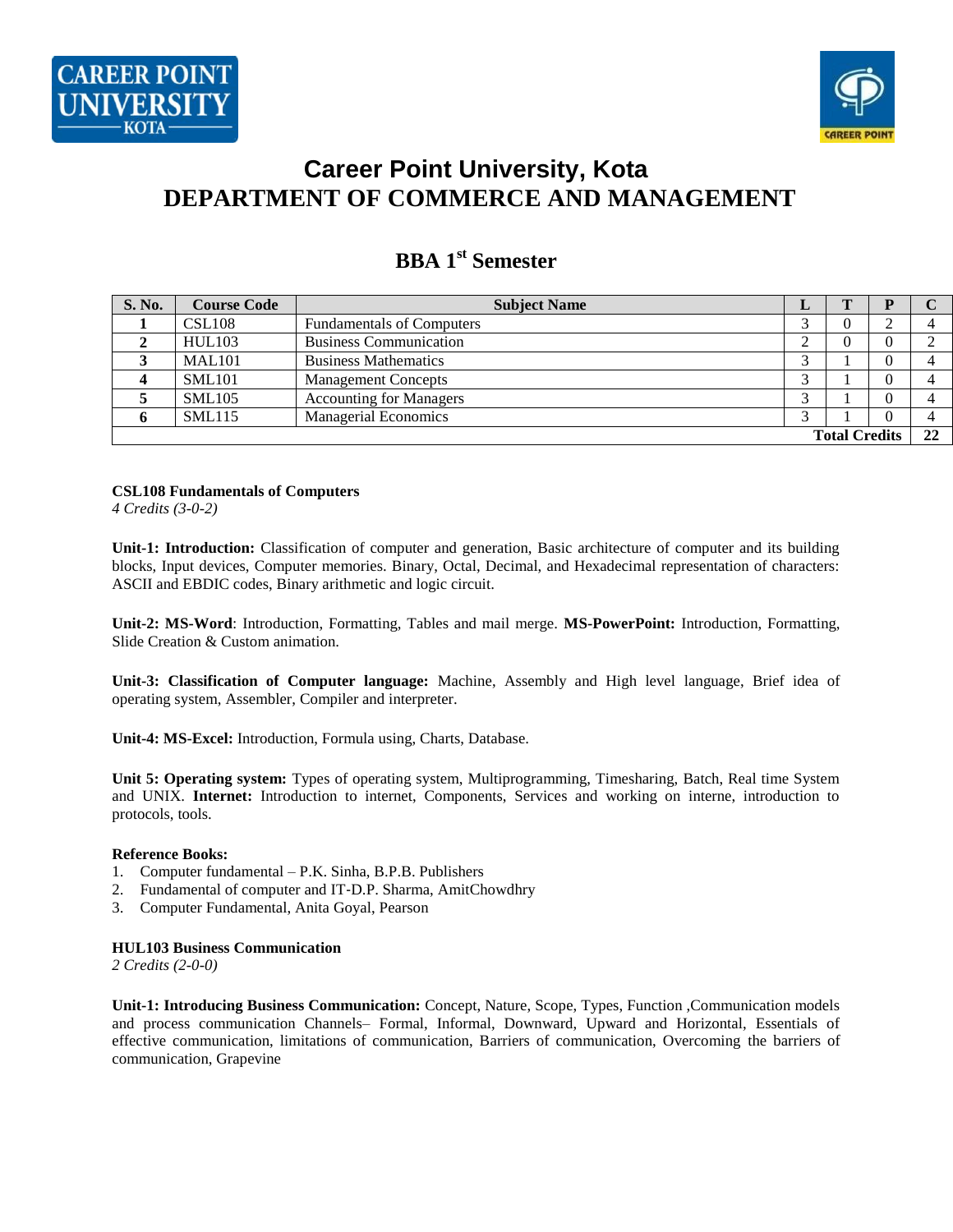



**Unit-2: Oral Communication:** Oral Communication, Effective oral communication, methods of oral communication, conversion skills, Presentation skills; Nonverbal communication, Interview skills – Interview process & requirements of a successful interview. Resume preparation and letter of Application.

**Unit-3: Corporate Communication:** Practices in Business communication- Group Discussions, Mock Interviews, Seminars, Importance of Listeningand Individual.

**Unit-4: Group presentation and Report Writing:** Group presentation and Report Writing.

**Unit-5: Business Writing & Correspondence:** Written Communication- Essentials of Written Communications, Basic Requirements of Business Letter, Business Letters & Memo Formats, Good News and Bad News Letter, Appearance Request, Letter, Sales Letter, Credit Letter, Complaints and Adjustment Letter, Quotation and offers.

#### **Reference Books:**

- 1. Lesikar, R.V. and J.D. Petitt, Jr. Business Communication: Theory and Application Homewood III; Richard D. Irwin.
- 2. Michael, V.P. Communication and Research for management Himalaya Publishing House, Bombay.
- 3. Sharma, R.C & K. Mohan. Business Report writing and Correspondence (TMH).
- 4. Aggarawal, Rohini; Business Communication and organization & Management (Taxmann's).
- 5. RaoNageshwar& Das R.P. Communication skills Himalaya Publishing House, Delhi.
- 6. Taylor Shirley, Communication for Business, Pearson

#### **MAL101 Business Mathematics**

*4 Credits (3-1-0)*

**Unit-1: Introduction to Matrix:** Introduction square matrix, row matrix, column matrix, diagonal matrix, identity matrix, matrix addition, subtraction, multiplication of matrix, transpose of matrix.

**Unit-2: Inverse of Matrix:** Determiners of matrix , inverse of matrix, rank of matrix , solution to a system of equations.

**Unit-3: Introduction to mathematical concepts in business:** Fundamental Review: Fundamental Processes, fractions, decimals, word problems and equations, percentage applications, discounts, markup interest Applications: Simple interest, compound interest.

**Unit-4: Set Theory:** Notation of sets, singleton set, finite set , infinite set, equal set, null set, subsets, universal set, union of sets , intersection of sets, operations of sets.

**UNIT-5: Operating techniques:** Role of operational research in business, linear programming, Problem formulation, Graphical solution of a Linear Programming problem, Elementary Transportation problem, elementary assignment problem traveling sales man problem.

#### **Reference Books**:

- 1. Quantitative Techniques of Management- Srivastava, Shenoy and Sharma.
- 2. Mathematics for Management- M Raghuvanshi.
- 3. Mathematics for Business and Economics-Robert H Nicholson.
- 4. Levin Rubbin , Mathematics for Management, Pearson, New Delhi.
- 5. Gupta C B, An Introduction to Quantitative Methods, Vikas publishers.

#### **SML101 Management Concepts**

*4 Credits (3-1-0)*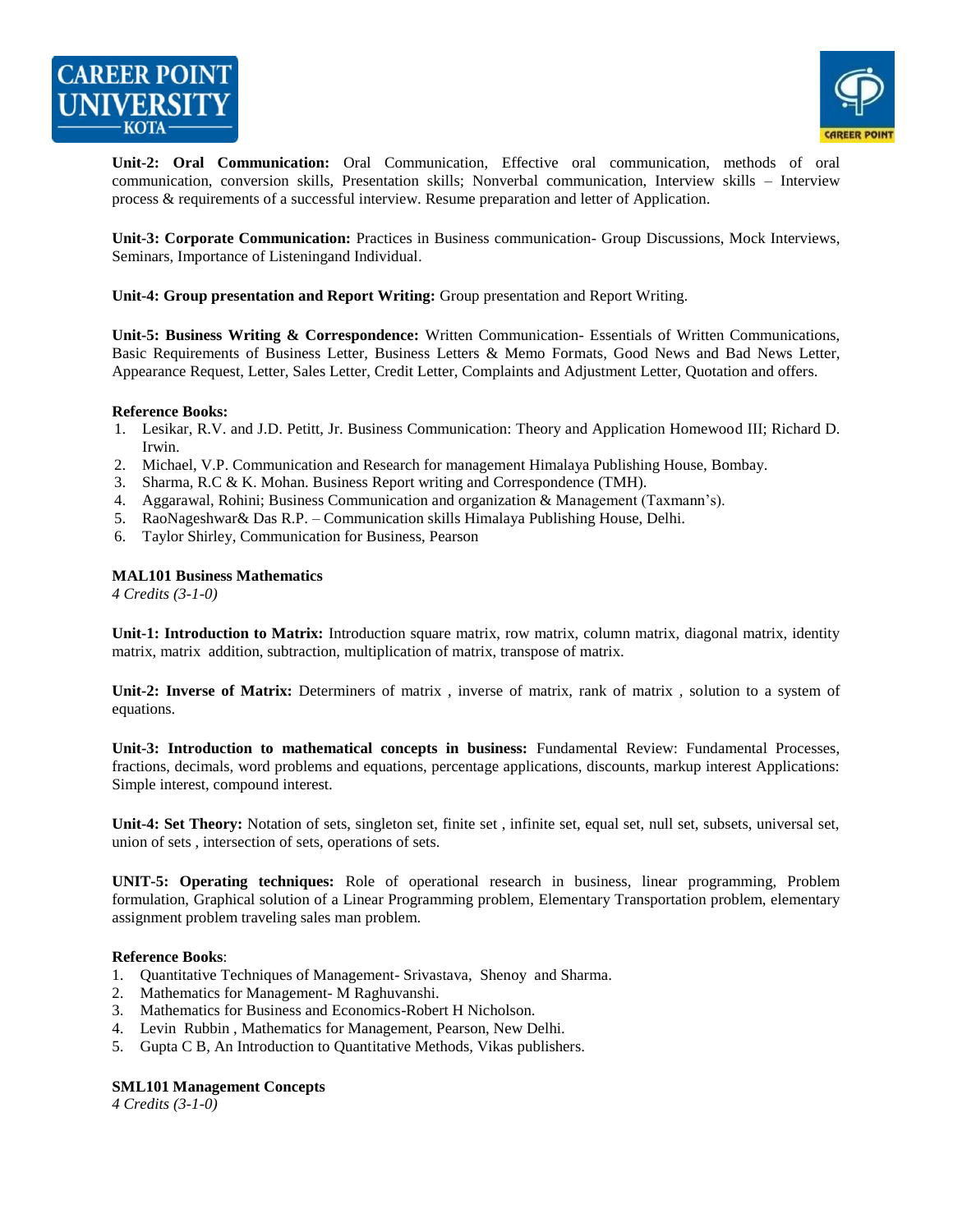



**Unit-1: Management:** Definition, nature, process, functions & skills. Evolution of management thoughts: Taylor and scientific management, Fayol's administratitive management, management function, Qualities of managers, Social responsibilities of managers

**Unit-2: Planning:** Concept and purpose, Significance of planning, Planning Process, Features of a good plan, Measures for making planning effective, Barriers to effective planning, Management by Objectives (MBO), **Organizing:** Concept of organizing and organization, Virtual Organization structures. Basis of Departmentation, Concept of Authority, Functional Authority, Delegation of Authority, Centralization and Decentralization of Authority, Classical organizational theory and design, Neoclassical theory, Modern organization theory :System approach

**Unit-3: Directing:** concept of direction, significance principles of direction Techniques of direction, Leadership - Concept, Traits, and Styles, Qualities of a good leader, Difference between leadership and management, Communication: Concept, Types, process, barriers, making Communication effective.

**Unit-4:Controlling:** Concept, importance of control, Steps in control, Design of effective control system, Essentials of effective control system process, types of control, Requirement for Adequate control Budgetary Control, Non-Budgetary Control, control technique

**Unit-5:Staffing:** Concept of staffing, importance of staffing, factors affecting staffing, Manpower planning, manpower planning process, Job analysis, Recruitment and selection , **Motivation:** concept of motivation,motivation and behavior ,motivation and performance.

#### **Reference Books:**

- 1. Robbins Stephen P., "Management", Pearson.
- 2. Stoner James A.F.., "Management", Pearson.

#### **SML105 Accounting For Managers**

*4 Credits (3-1-0)*

**Unit-1: Introduction to financial accounting: Introduction**, definitions, accounting cycle, objective of accounting, basic accounting terms, Generally accepted accounting principles, Accounting concept and conventions, events & transactions, vouchers, concept of debit and credit, Types of accounts, Accounting equations, capital and revenue transaction, Accounting standards, Journal, ledger, trial balance, Errors.

**Unit-2 Preparation of Final accounts:** Introduction, Preparation of financial statement- Profitability statement, Manufacturing accounts, Trading accounts, Profit and Loss accounts, Balance sheet, revised schedules of balance sheet, Analysis of Financial Statement: Meaning and importance Ratio analysis, Profitability ratios, Activity ratios, Liquidity ratios, Long-term solvency ratios, Comparative statements and Trend analysis.

**Unit-3 Funds Flow & Cash flow Statement:** Meaning and importance, Preparation of schedule of changes in working capital; Preparation of funds flow statement and its analysis, Cash Flow Statement, Cash flow v/s fund flow, Comparative statements and Trend analysis.

**Unit-4 Special accounting for department and branch: D**epartmental accounts- meaning, objective, systems of departmental accounting, Departmental trading and profit & loss account. Branch Accountsmeaning, objectives, branch and agency, branch v/s department, Kinds of branches.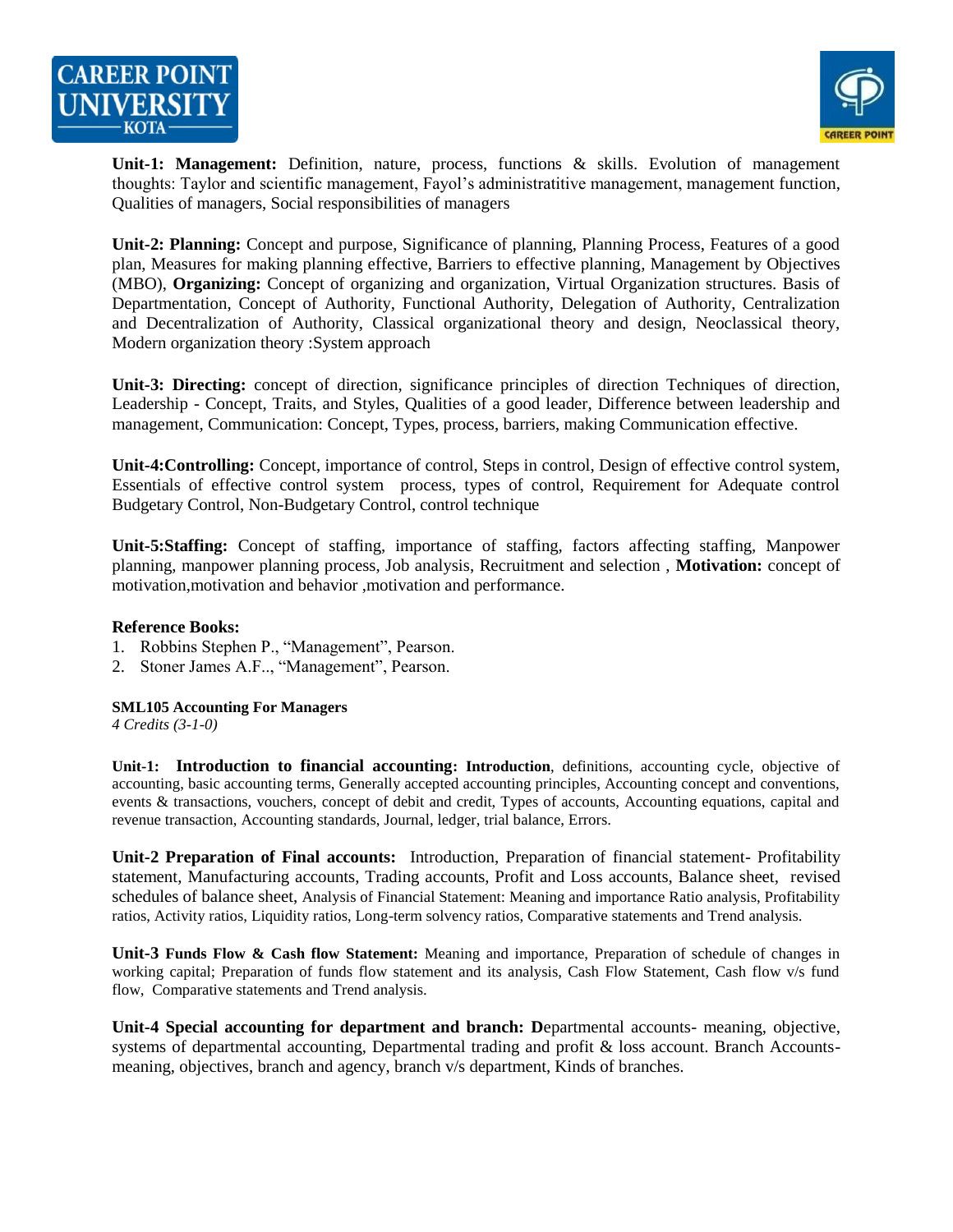



**Unit-5: Hire purchase accounts-** Meaning, characteristics of hire purchase accounts, Different terms used in hire purchase agreement, calculation of interest, calculation of cash price, hire purchase trading account. **Installment payments accounts-** Meaning, characteristics of installment payment system, Accounting in books of purchaser and vendor.

#### **Suggested Readings:**

- 1. Financial Accounting- P.C. Tulsian, Pearson Education India.
- 2. An Introduction to Accounting- S.K.S.B.N. &Maheshwari., Vikas Publications
- 3. Jain S.P. and Narang K.L. Advanced Cost Accounting, Kalyani Publishers, Ludhiana.
- 4. Khan M.Y. and Jain, P.K. Management Accounting, TMH, N.Delhi.
- 5. Financial Accounting, Punjabi, Sharma, Goyal, Jain, Tiwari, RBD publication.

#### **SML115 Managerial Economics**

*4 Credits (3-1-0)*

**Unit-1: Overview of Economic System:** The economics Background to management; nature and scope of managerial economics and its relationship with other disciplines; significance in decision making and fundamental concepts of managerial economics.

**Unit-2: Supply &Demand Analysis:** Meaning of demand, objectives of demand analysis and determinants of demand, law of demand, demand function, elasticity of demand and its measurement methods, demand forecasting methods.Meaning of supply, supply analysis, law of supply and supply curve, supply curve, market equilibrium.

**Unit-3: Production Analysis:** Production concepts and analysis; production function; characteristics of various factors of production, laws of production; production function.**Analysis of Costs:** Types of costs, Cost & Production Function: Short run and long run cost functions, comparison between long run and short run, Break Even Analysis: merits & demerits, Shut down point, Economies of scale.

**Unit-4: Market Structure Perfect Competition:** Introduction, demand and supply in perfect competition, Market structure and pricing decisions-the competitive and monopoly model, monopolistic competition and oligopoly, pricing of multiple products.

Unit 5: Macroeconomics: National Income, Fiscal & Monetary Policy, economic growth, economic indicators, inflation and deflation, balance of payments.

#### **References Reading:**

- 1. Joel Dean Managerial Economics, Prentice Hall/Pearson.
- 2. Rangarajan Principles of Macro Economics, Tata McGraw Hill.
- 3. Atmanand, Managerial Economics, Excel, 2001.
- 4. Mankar.V.G., Business Economics, Macmillan, Business Book, 1999.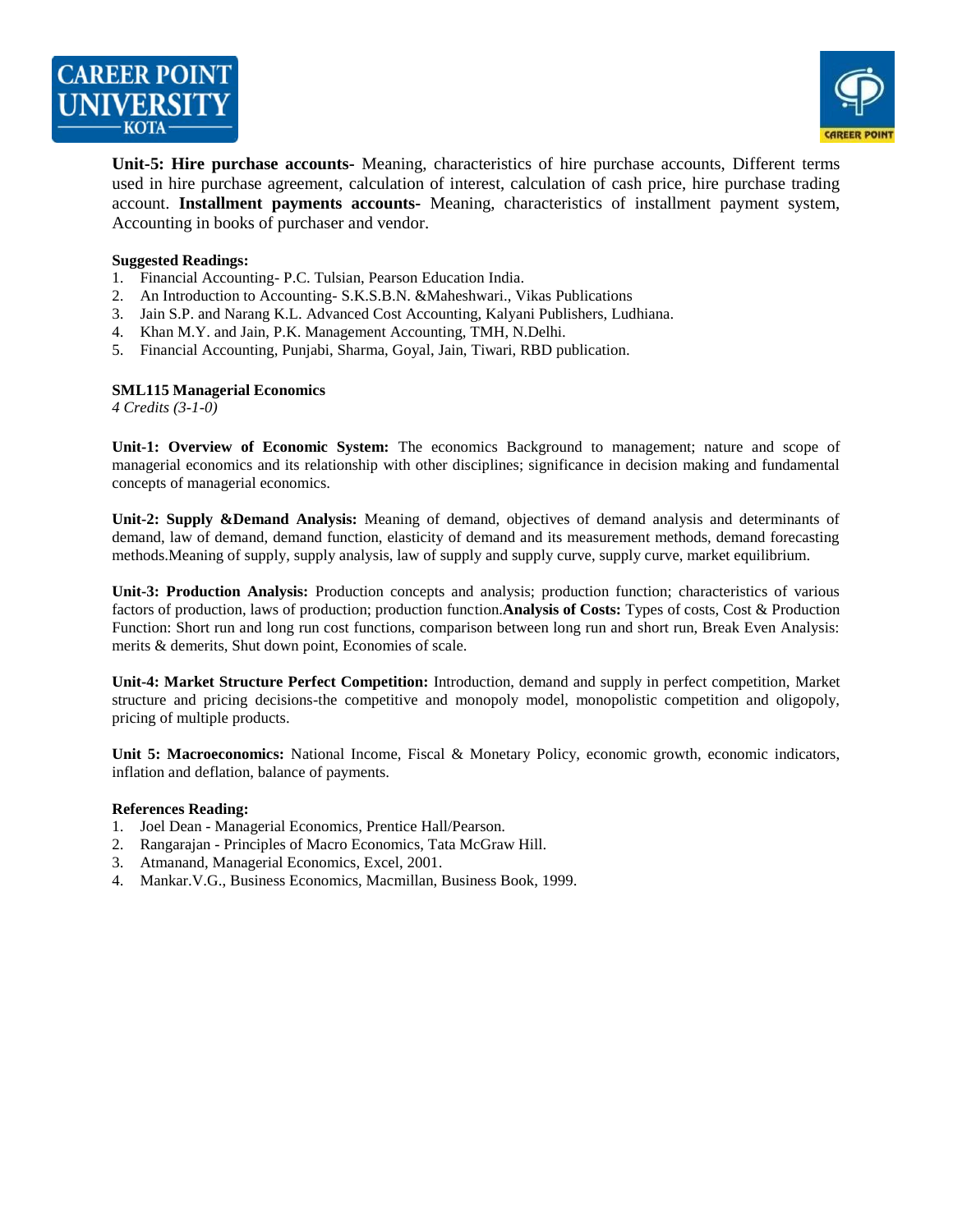



# **COURSE STRUCTURE FOR BBA 2 nd SEMESTER**

| <b>S. No.</b>        | <b>Course Code</b> | <b>Subject Name</b>                         | L              | T                | P                | <b>Credits</b>          |
|----------------------|--------------------|---------------------------------------------|----------------|------------------|------------------|-------------------------|
| 1                    | <b>SML201</b>      | <b>Introduction to Business Environment</b> | 3              | 1                | $\bf{0}$         | $\overline{\mathbf{4}}$ |
| $\overline{2}$       | <b>SML202</b>      | <b>Business Statistics</b>                  | 3              | 1                | $\bf{0}$         | 4                       |
| 3                    | <b>SML203</b>      | <b>Business law</b>                         | 3              | 1                | $\boldsymbol{0}$ | 4                       |
| $\boldsymbol{4}$     | <b>SML204</b>      | <b>Cost Analysis &amp; Control</b>          | 3              | 1                | $\boldsymbol{0}$ | $\boldsymbol{4}$        |
| 5                    | <b>SML205</b>      | <b>Business Ethics</b>                      | 3              | 1                | $\boldsymbol{0}$ | 4                       |
| 6                    | <b>HUL101</b>      | <b>English in Practice</b>                  | $\overline{2}$ | $\boldsymbol{0}$ | $\overline{2}$   | 3                       |
| <b>Total Credits</b> |                    |                                             |                |                  |                  | 23                      |

## **SML 201 INTRODUCTION IN BUSINESS ENVIRONMENT**

*4 Credits (3-1-0)*

#### **Unit -1:**

## **Introduction to Business Environment**

Nature of Business environment,Concept, Environmental factors affecting business and their interaction, consumerism; socio cultural factors affecting business decision.

## **Unit -2: Economical Environment of Business**

Circular flow of economics activities, national income in India; salient features of the Indian economy; inflation and its impact on business, emerging trends and structure of Indian economy; decision application of economic statistics.

## **Unit - 3: Business and Governmental Policies**

Government policies and their implications for the business decision, policies towards sick units, BIFR, **Environmental appraisal:** Concept of environment, Environmental scanning, marketing financial ,demographic Economic environment, political environment

## **Unit - 4: Legal Environment of Business**

Main provision of company Act: 2013 concept, definition, Need, Objective, FEMA, and Consumer Protection Act; Regulation of stock exchange; and the role and functions of SEBI, current developments and analysis of business. Corporate Social Responsibility, Business Ethics.

## **Unit 5 : Corporate Governance**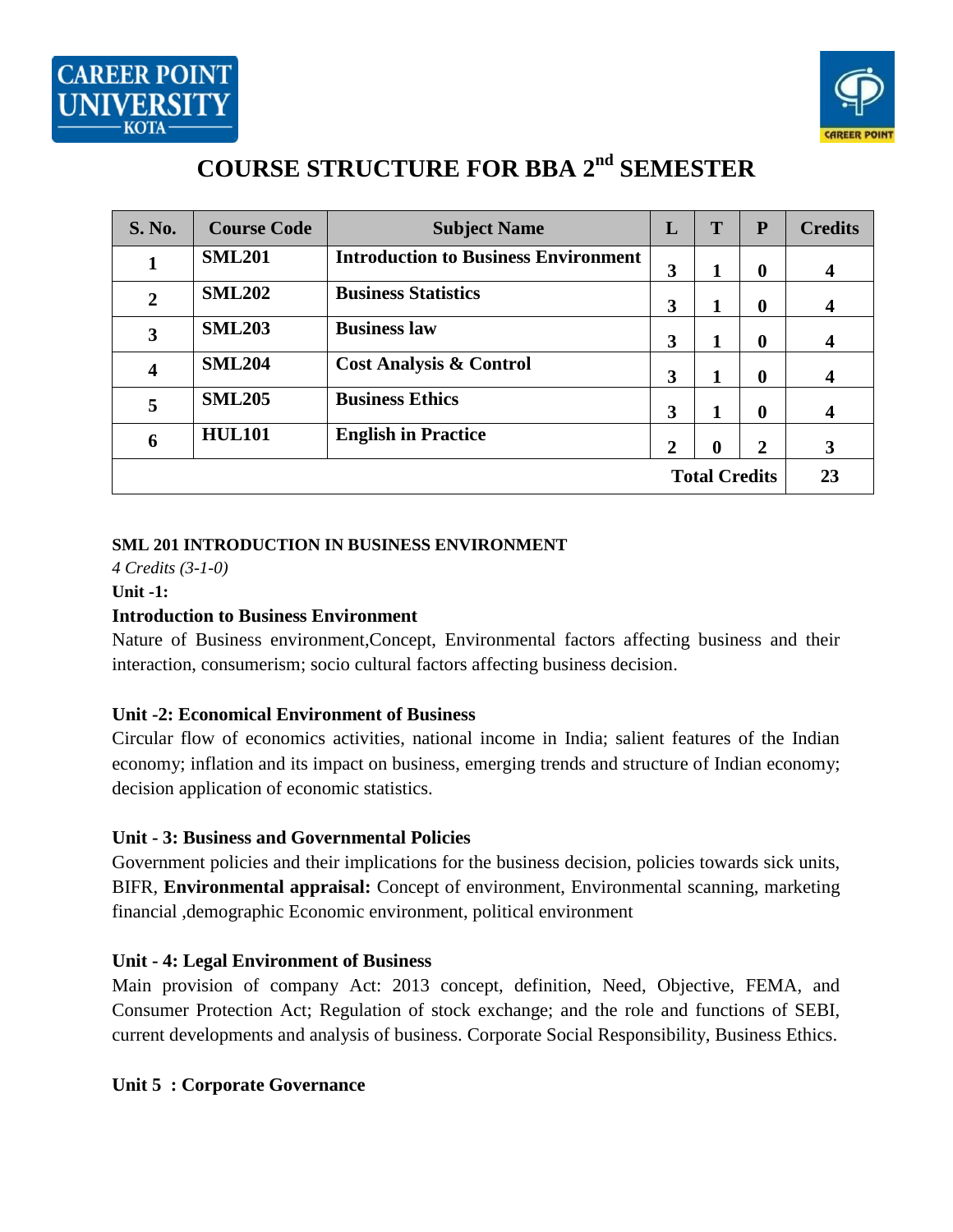



Evolution of corporate governance, corporate governance definition, Basic concepts, Objectives of corporate governance, Need for corporate governance, problems ,issues, model of corporate governance

#### **Suggested Readings:-**

- 1. Adhikari M, Economic Environment of Business, S Chand.
- 2. Ghosh, Economic Environment of Business, Vikas Publishers.
- 3. Morrison J, The International Business Environment, Palgrave.
- 4. Agarwal R, Business Environment, Excel Books.
- 5. Bedi Suresh, Business Environment, Excel Books.
- 6. George A. & Steiner G.A., Business, Government and Society, Macmillan.

#### **SML 202 BUSINESS STATISTICS**

*4 Credits (3-1-0)*

#### **Unit – 1 Introduction**

Classification and tabulation of data-Frequency distribution graphic representation-Histogram, frequency polygon and curve-Measures of central tendency-Mean, Median- Ogive curves, modes, geometric mean and harmonic mean.

#### **Unit – 2 Dispersion and Deviation**

Dispersion-Purpose-Range, quartile deviation, mean deviation and standard deviation- Co-efficient of variation

#### **Unit – 3 Moments**

Moments, central Moments, First Four Central Moments, Relation between moments and central moments, Karlpearson's Beta & Gamma coefficient, measure and skewness and kurtosis, **Index Numbers**

#### **Unit – 4 Probability Distribution**

Random variable discrete and continuous random variable, Probability distribution of a discrete random variable. Mathematical Expectation, Mathematical Expectation of the sum and Product of two random variables.

#### **Unit – 5 Correlation**

Simple correlation and regression-Definition-Addition and multiplication-Probability-simple problems.

#### **Suggested Readings:-**

- 1. Business Statistics ,R.S.N. Pillai
- 2. Statistical Method, S.P. Gupta
- 3. Funadamentals of mathematical Statistics, S.C. Gupta , V.K.Kapoor
- 4. Statistics Elhance

#### **SML 203 BUSINESS LAW**

*4 Credits (3-1-0)*

#### **Unit -1 The Indian Contract Act**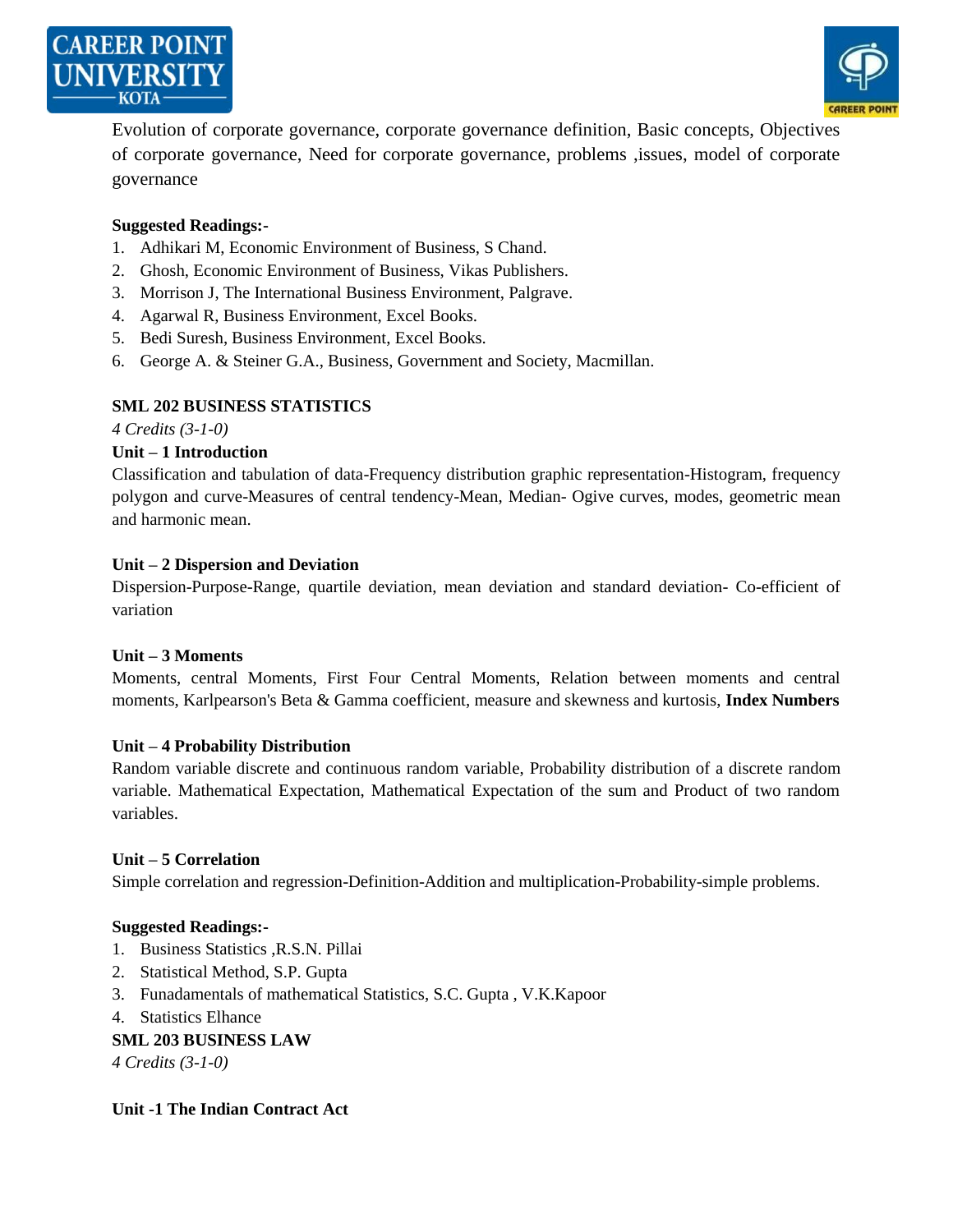



The Indian contract Act, 1872: Nature of the Contract, Classification of Contract, Offer and Acceptance of contract, Capacity of contract, Free consent, Consideration, Legality of object, Agreements declared void, Void agreement,essential of a valid contract Contingent contract, Performance of contracts, Discharge of Contracts, Remedies for Breach of contract, essential of a valid contract, Quasi- Contract.

#### **Unit -2 Indian Contract Act, 1872**

Contract of Indemnity, Contract of Guarantee, Contract of Bailment and Pledge Kinds of Bailment, Duties of and right of bailer and bailee, Termination of Bailment, Contract of Agency**.** Types of Agency, Agents responsibility and rights.

#### **Unit -3 Companies Act, 2013**

The Companies Act, 2013: Nature and types of Companies, Formation, Memorandum and articles of association, prospectus, public deposits, Share & share capital, allotment of share, Meetings, Winding up.

#### **Unit -4 Filing of Companies form**

Types of form, Provision regarding filing of forms, Procedure of filing forms, Benefits of filing of forms, Key benefits of MCA 21, Latest amendments in 2015.

#### **Unit -5 Sale of Goods Act, 1930; Negotiable Instruments Act, 1881& Consumer protection Act, 1986**

The Sale of Goods Act, 1930: Formation of the contract of sale, Goods and their classification, Price, Condition and Warranties, Right of an unpaid seller.

Consumer Protection Act, 1986: Concept & Nature, Objectives, Terminology and Right.

The Negotiable Instruments Act, 1881: Nature and types, negotiation and assignment, Holder in due course, Dishonour and discharge of a negotiable instrument.

#### **Suggested Readings:-**

- 1. Business Law, S.S. Gulshan
- 2. Business Law, Gulshan S. S. G K Kapoor
- 3. Business Law, Roger LeRoy Miller
- 4. Business Law, Pathak
- 5. Business Law, Tulsian

#### **SML 204 COST ANALYSIS & CONTROL**

*4 Credits (3-1-0)*

#### **Unit 1: Introduction**

Definition of Costing, Cost Accounting. Objectives of Cost Accounting; Importance of Cost Accounting to Business Concern. Relationship between Cost Accounting, Financial Accounting, Management Accounting and Financial Management; Advantages of a Cost Accounting system, installing a Cost Accounting System, Essentials of a good Cost Accounting System.

Cost concepts, terms and classification of costs: Cost, Cost object, Cost units and Cost Centers, Types of costs, classification of costs, cost sheet (introduction only), total costs and unit costs. Costing Methods and Techniques (introduction only).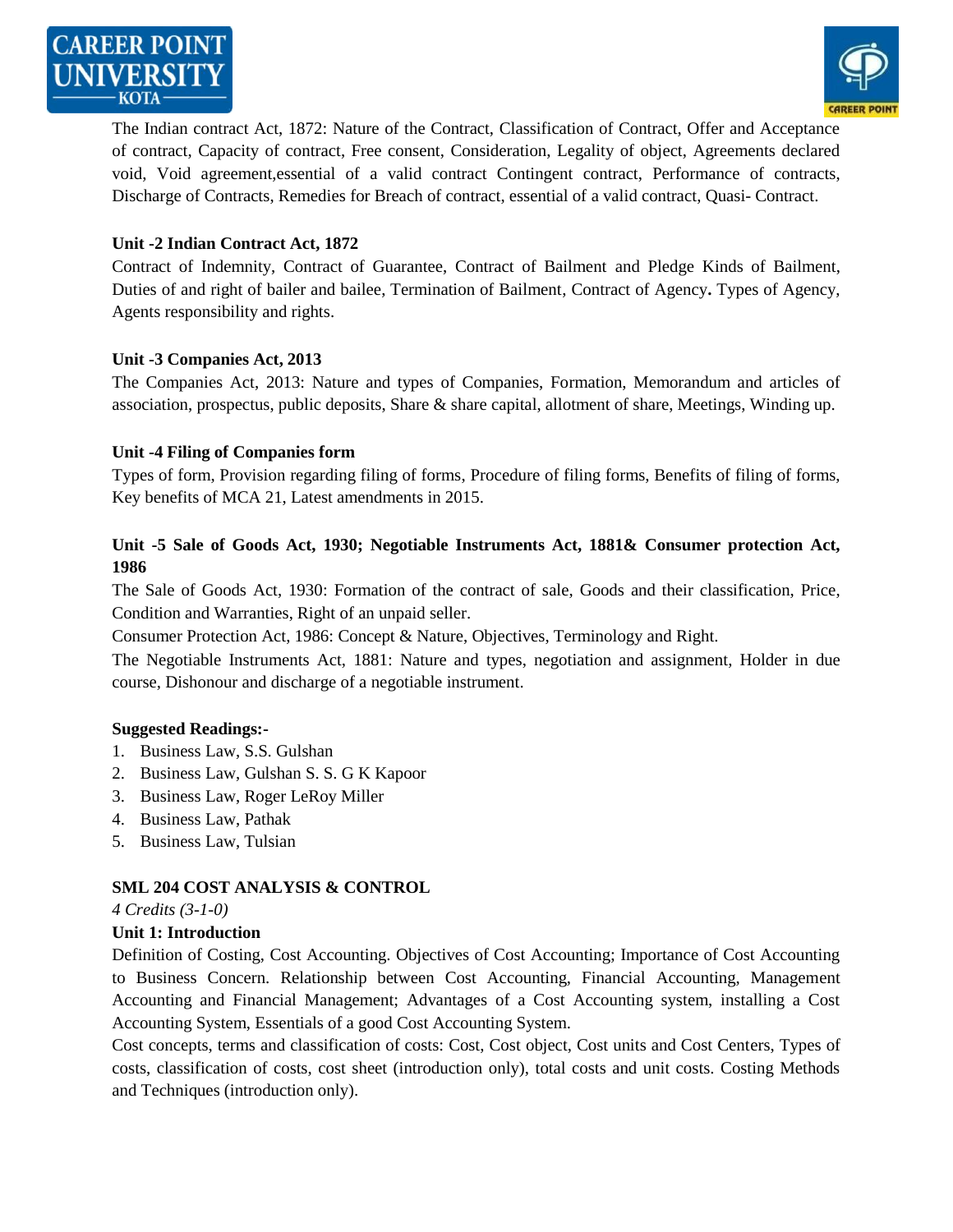



#### **Unit 2: Cost Ascertainment:**

Material cost control

Materials control Tools: Just-in-Time Purchase; various stock levels, Economic Ordering Quantity and ABC Analysis; Periodic Inventory, Perpetual Inventory, Physical verification; treatment.

Labour cost control

Introduction, recording labour cost: Attendance and payroll procedures

Labour turnover-Causes and methods of calculating labour turnover; cost of labour turnover.

Overhead cost control.

Definition, Classification of Overhead- Element-wise, Functional and Behavioural; Need for of classifying overhead into fixed and variable; various types of overheads.

#### **Unit 3: Methods of Costing:**

Job Costing (Job cost cards and databases, Collecting direct costs of each job, Attributing overhead costs to jobs, Applications of job costing).Batch Costing, Contract Costing .

Process Costing: Meaning, Features, Process vs. Job Costing, Principles of cost ascertainment for Materials, Labor & Overhead; Normal loss, Abnormal loss and gain and preparation of process accounts.

#### **Unit 4: CVP Analysis and Marginal Costing:**

CVP Analysis Introduction; CVP Assumptions and Uses; Break-Even Analysis: BE Point and Margin of Safety; Graphical presentation of CVP Relationship; Profit Graph.

Marginal Costing and Management Decisions – Marginal Costing vis-à-vis Absorption Costing; Marginal Costing Techniques; Marginal Cost and Product Pricing; Product Mix and Make or Buy Decisions, Shut Down Decisions (with simple type of problems on different areas of decision making).

#### **Unit 5: Budgetary Control and Standard Costing:**

Budgetary Control: Budget and Budgetary Control; The budget manual, principal budget factor, preparation and monitoring procedures, preparation of functional budgets (Production, Sales, Materials), cash budget, (idea of master budget), flexible budget.

Standard Costing. Standard Costs and Standard Costing; Uses, & Importance. Differences with Budgetary Control, Preliminary Steps. Classification of Standards. Analysis and computation of Materials, Labour and Overhead Costs Variances (elementary level). Cost control & Cost reduction, reporting to management.

#### **Suggesting Reading:-**

- 1. Jain & Narang,Cost Accounting
- 2. M.Y.Khan & P.K.Jain, Management Accounting, TMH
- 3. S.N. Maheshwari, Cost Accounting
- 4. Khan & Jain, Cost Accounting
- 5. K.S.Thakur, Cost Accounting, Excel Books
- 6. Satish Inamdar, Cost & Management Accounting, Everest Publishing House
- 7. Atkinson, Management Accounting, Pearson
- 8. Bhattacharyya, Ashish K., Cost Accounting for Business Managers, Elsevier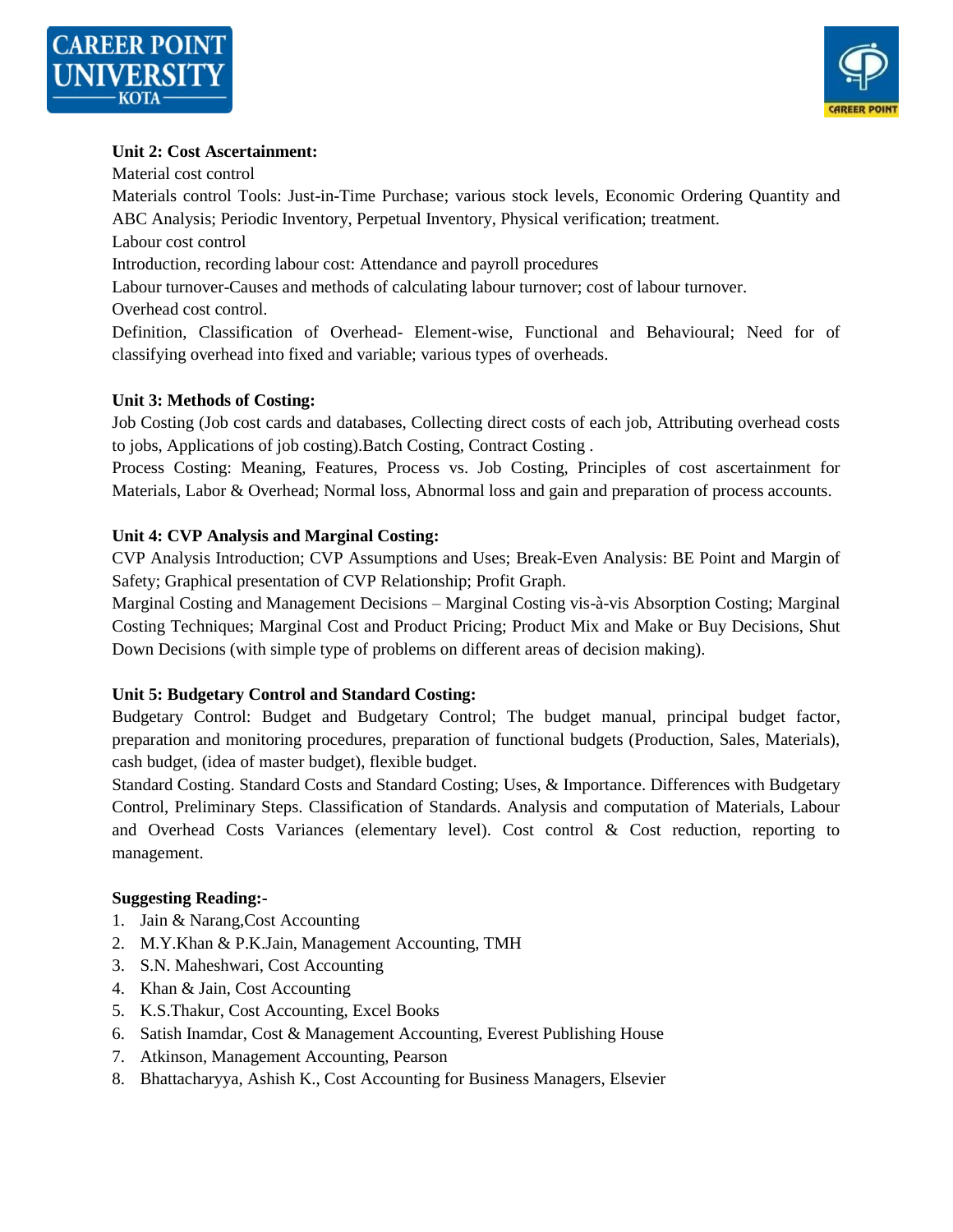



#### **SML 205 BUSINESS ETHICS**

*4 Credits (3-1-0)*

# **Unit 1: Business Ethics- An overview:**

Ethics-Nature of Ethics-Objectives of ethics-Business ethics-nature of Business ethics-Relationship between ethics and business-Need for business ethics, The Ethical Organisation and its corporate code.Importance of ethics & moral standards.

# **Unit 2: Management and Ethics:**

Ethical Issue in Marketing Management, Ethical Issues in Operations Management, Ethical Issues in Purchase Management, Ethical Issues in Human Resource Management, Ethical Issues in Finance, Ethical Issues in Accounting and other Functions.

# **Unit 3: Ethical Dilemmas at Workplace:**

Dilemmas at workplace- Ethical dilemmas: Power, Authority and Trust, Secrecy, confidentiality and loyalty- Resolving dilemmas: Manager, Employee, Ethical Issues in Global Business

# **Unit 4: Corporate Responsibility- Stakeholders:**

Stakeholders- An overview- Internal stakeholder: Shareholders, Employees, Management- External stakeholders: Consumers, Suppliers, Creditors, Competitors, Community.

# **Unit 5: Corporate Governance- An overview:**

Corporate Governance- Nature, scope, need of corporate governance,Board Structures and Styles, Corporate Governance- Roles and Responsibility of Board of Directors, Corporate Governance- Codes and Laws.

## **Suggested Readings:-**

- 1. Charaborty, S.K. : Foundation of Manageria Work -Contributions from Indian Thought, Himalaya Publishing House Delhi 1998
- 2. Management Effectiveness and Quality of Work-life-In-dian Insight, Tata McGraw Hill Publishing Company, New Delhi 1987.
- 3. Management by Values. Oxford University Press, 1991
- 4. Drucker,P: Managing in Turbulent Times, Pan Books London 1983
- 5. Kumar,S and N.K. Uberoi : Managing Secularism in the New Millennium, Excel Books 2000.

## **HUL101 ENGLISH IN PRACTICE**

*3 credits (2-0-2)*

## **Unit-1: Introduction to English Phonetics**

Introduction to the production of speech sounds, articulatory phonetics; Organs of speech, articulatory and phonatory systems. Correspondence between Sound and Symbol; Voiced and voiceless sounds, Oral and Nasal Sounds; Vowels, monophthongs and diphthongs: Consonant and Phonemic transcription.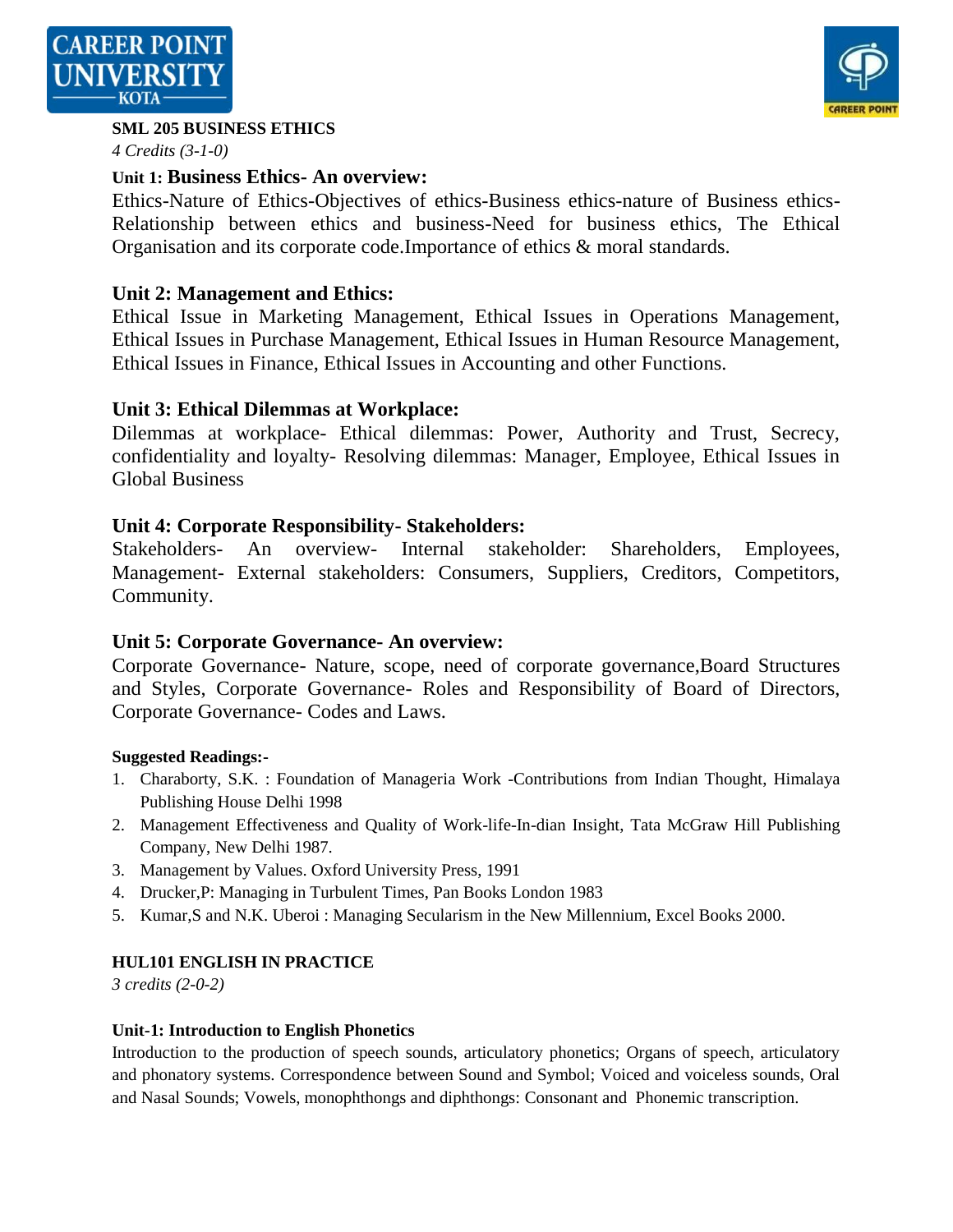



#### **Unit-2: Stress Rhythm and Intonation.**

The syllable, Word Accent; Distinctive word accentual patterns, Derivational word accent; content words and Structure words: Rhythm, Function of intonation, Tone Tonicity and Tone, use of tones.

#### **Unit-3: Functional Grammar-1**

Part of Speech, Sentence Elements and type of Sentences, Determiners, Modal verbs, Tag Questions, Active and Passive voice, Tenses, Conditional Sentences…

#### **Unit-4: Towards effective Writing**

Note Writing, e-mail writing, message writing, making fax, Paragraph writing, Dialogue writing, Précis writing

#### **Unit-5: Letter writing**

Formal Letters, Format and layout, Qualities of formal letters, Various types of Applications, Job Application, Difference between resume, bio data and curriculum vitae, Resume writing,

#### **Reference Books:-**

- 1. Business correspondence and Report writingR C Sharma, Krishna Mohan**,** [Tata McGraw-Hill](http://www.tatamcgrawhill.com/)  [Education.](http://www.tatamcgrawhill.com/)
- 2. Verbal and non Verbal R. S. Agrawal,
- 3. Better English- Norman Lewis**,** Goyal Publishers & Distributors
- 4. Word Power Made Easy- Norman Lewis,Pocket Books.
- 5. Spoken English R S Bansal

| S.NO                 | <b>Course Code</b> | <b>Subject Name</b>                 | L |  | р        |  |
|----------------------|--------------------|-------------------------------------|---|--|----------|--|
|                      | <b>SML308</b>      | <b>Management Accounting</b>        |   |  | $\Omega$ |  |
| $\mathcal{L}$        | <b>SML312</b>      | Organizational Behaviour            |   |  | $\Omega$ |  |
| $\mathfrak{D}$       | <b>SML302</b>      | <b>Entrepreneurship Development</b> |   |  | $\Omega$ |  |
| 4                    | <b>SML309</b>      | Production Planning and Control     |   |  | $\Omega$ |  |
|                      | <b>SML325</b>      | <b>Strategic Management</b>         |   |  | $\Omega$ |  |
| 6                    | <b>SML300</b>      | Soft Skills Lab I                   |   |  | ⌒        |  |
| <b>Total Credits</b> |                    |                                     |   |  |          |  |

# **Course Structure for BBA (3rd Semester)**

#### **SML308 Management Accounting**

*4 Credits (3-1-0)*

**Unit-1: Management Accounting Concept:** Meaning, Scope, Objectives and limitation of management accounting; Distinction between: Financial accounting and Management accounting, Organization of management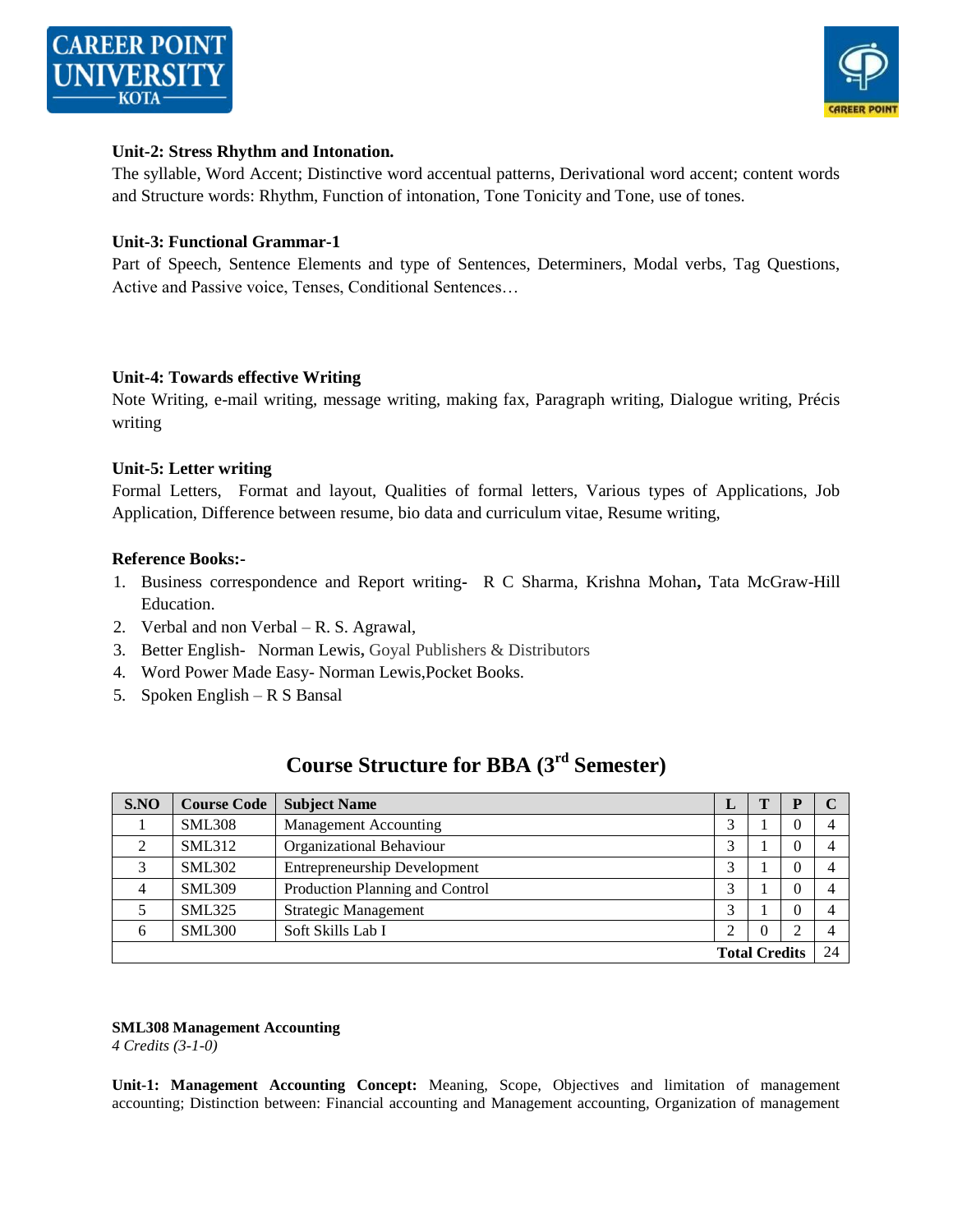



accounting. **Management accountant or Controller**: Qualities and functions of management accountant, responsibility of management controller.

**Unit-2: Decision Making Process:** Cost-volume-process analysis, Concept of Breakeven point, Profit volume relation, Margin of safety, Breakeven point chart and analysis. **Alternative choice decision:** Relevant cost, sunk cost, programmed cost, special offer, make or buy process, further process, shut down process.

**Unit-3: Business and Financial Valuation: Valuation of goodwill-** Meaning and nature of goodwill, Factor affecting goodwill, types of goodwill, need for valuation of goodwill, Different types of method for calculation of goodwill. **Valuation of Share:** Meaning and nature of share, Factors affecting share, Different method of valuation of shares.

**Unit-4: Business Budget:** Meaning and characteristics of budgeting, Concept and use of budget in planning and control, Different Types of budget, using the budget for different types of organization. **Management reporting system:** Reporting system in management, Types of reports, Qualities of reports for Top-management, Middlemanagement and Lower level of management.

**Unit-5: Special accounting:** Social accounting and CSR Accounting, Environment Accounting, Government Accounting, Responsibility accounting, Human Resource Accounting.

#### *Suggested Reading:*

- 1. Keller and Ferrara: Management Accounting for Profit Control.
- 2. Accounting for Managers: S.K. Bhattacharya & John Dearden.
- 3. Management and Cost Accounting: Robert S. Kaplan.
- 4. Advanced Management Accounting: Robert S. Kaplan.
- 5. Robert Anthony: Management Accounting.
- 6. S.M. Maheshwari Advanced Management Accounting Vol.1 & Vol.2.
- 7. M.A. Sahay: Management Accounting.

#### **SML312 Organisational Behaviour**

*4 Credits (3-1-0)*

**Unit-1 Introduction To Organizational Behavior:** Introduction, definition, goals, scope and historical development of Organizational Behavior, fundamental concepts, contributing disciplines to OB, Models of OB. .

Unit-2: Understanding Human Behaviour In Management: Perception: Concept, nature, process, importance. Management and behavioral applications of perception. Attitude & its measurement : concept, value and attitudes. Personality: Concept, nature, types and theories of personality shaping. Learning In Management: Concept and theories of learning, Role of learning in management. .

Unit-3: Motivation And Leadership & Emotional Intelligence : Concept, theories– content and process. Monetary and non-monetary motivation. Leadership: Concept, styles, and theories of leadership-trait, behavioral, and situational.Introduction to Emotional Intelligence , Historical roots , Nature and Use of Emotional Intelligence at work.

**Unit-4 Interpersonal Relationship Management:** Analysis of Interpersonal Relationship, Developing interpersonal relationship. Rapport Building techniques and tips. Group Dynamic: Definition of Group, Stages of Group Development, Punctuated Equilibrium Model, Group Structure, Group Decision Making. .

**Unit-5 Stress And Conflict Management & Knowlege Management** Define Stress and its potential sources, Individual and Organizational Approaches for managing stress. Conflict Management- Concept, types, functionality and dysfunctional of conflict.Definition and concept of knowlege management ,Components, Benefits ,Building a knowlege organization , Indian Company and knowledge management.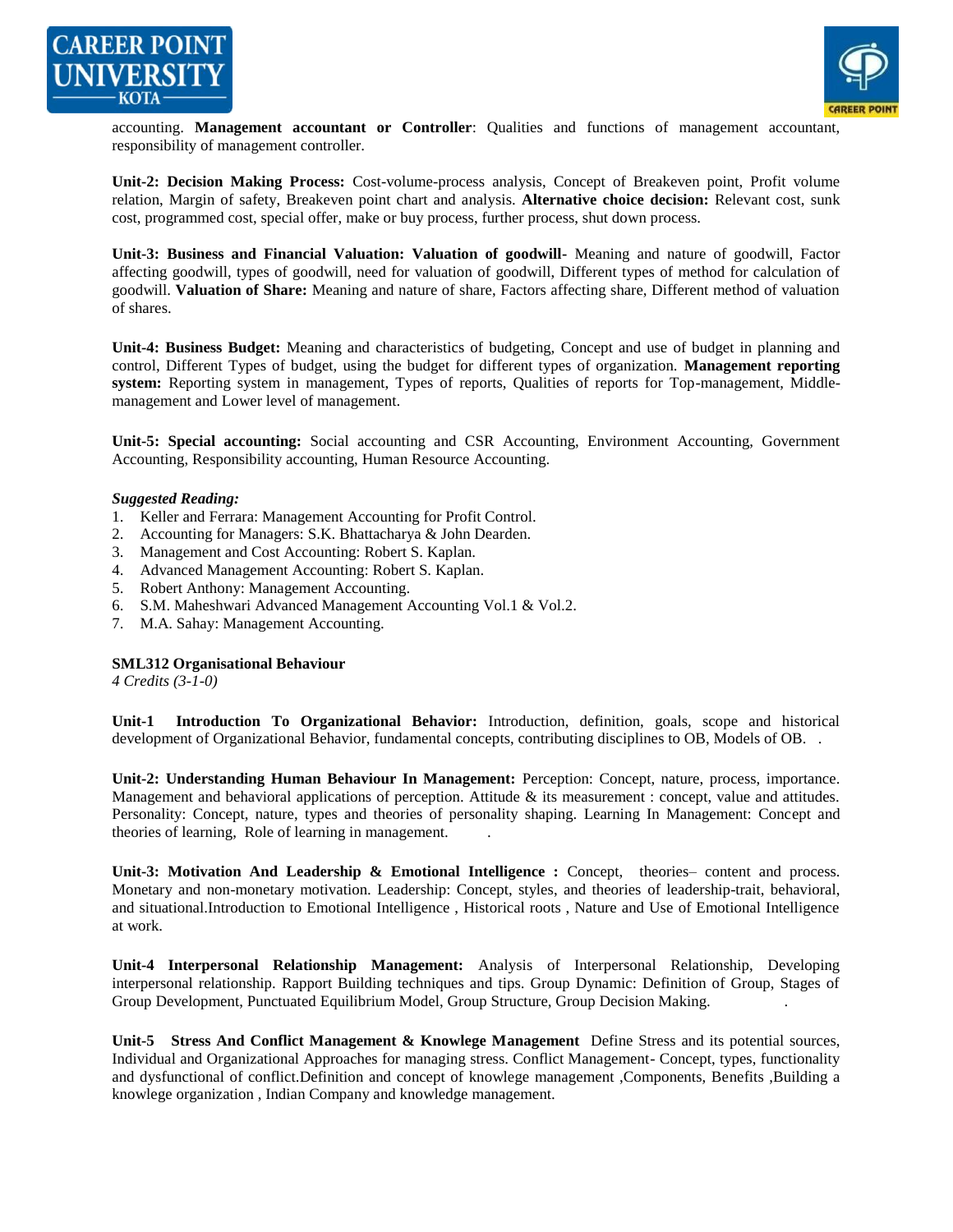

#### **Suggested Readings:**



- 1. Stephen Robbins, Timothy Judge: "Organizational Behavior Global Edition" Pearson
- 2. Pareek Udai, *Behavioral Process in Organizations,* Oxford and IBH, New Delhi, 1981.
- *3.* Organizational Behaviour ,*Kumar Bhattacharyya*

#### **SML302 Entrepreneurship Development**

*4 Credits (3-1-0)*

#### **UNIT- I**

#### **ENTREPRENEURAL COMPETENCE**

What is Entrepreneurship, Frame work for Entrepreneurship, Entrepreneurship concept – Entrepreneurship as a Career – Entrepreneurial Personality - Characteristics of Successful entrepreneur – Knowledge and Skills of Entrepreneur.

#### **UNIT-II**

#### **ENTREPRENEURAL ENVIRONMENT**

Business Environment - Role of Family and Society - Entrepreneurship Development Training and Other Support Organisational Services - Central and State Government Industrial Policies and Regulations - International Business.

#### **UNIT- III**

#### **BUSINESS PLAN PREPARATION**

Sources of Product for Business - Prefeasibility Study - Criteria for Selection of Product - Ownership - Capital - Budgeting Project Profile Preparation - Matching Entrepreneur with the Project - Feasibility Report Preparation and Evaluation Criteria.

#### **UNIT- IV**

#### **LAUNCHING OF SMALL BUSINESS**

Finance and Human Resource Mobilization Operations Planning - Market and Channel Selection - Growth Strategies - Product Launching – Incubation, Venture capital, IT startups.

#### **UNIT- V**

#### **MANAGEMENT OF SMALL BUSINESS**

Monitoring and Evaluation of Business - Preventing Sickness and Rehabilitation of Business Units- Effective Management of small Business.

#### **Suggested Reading:**

1. Rajeev Roy, "Entrepreneurship", Oxford university press publications, sixth impression, 2010

2. Jayshree Suresh, "Entrepreneurial Development", Margham Publications, Reprint 2010.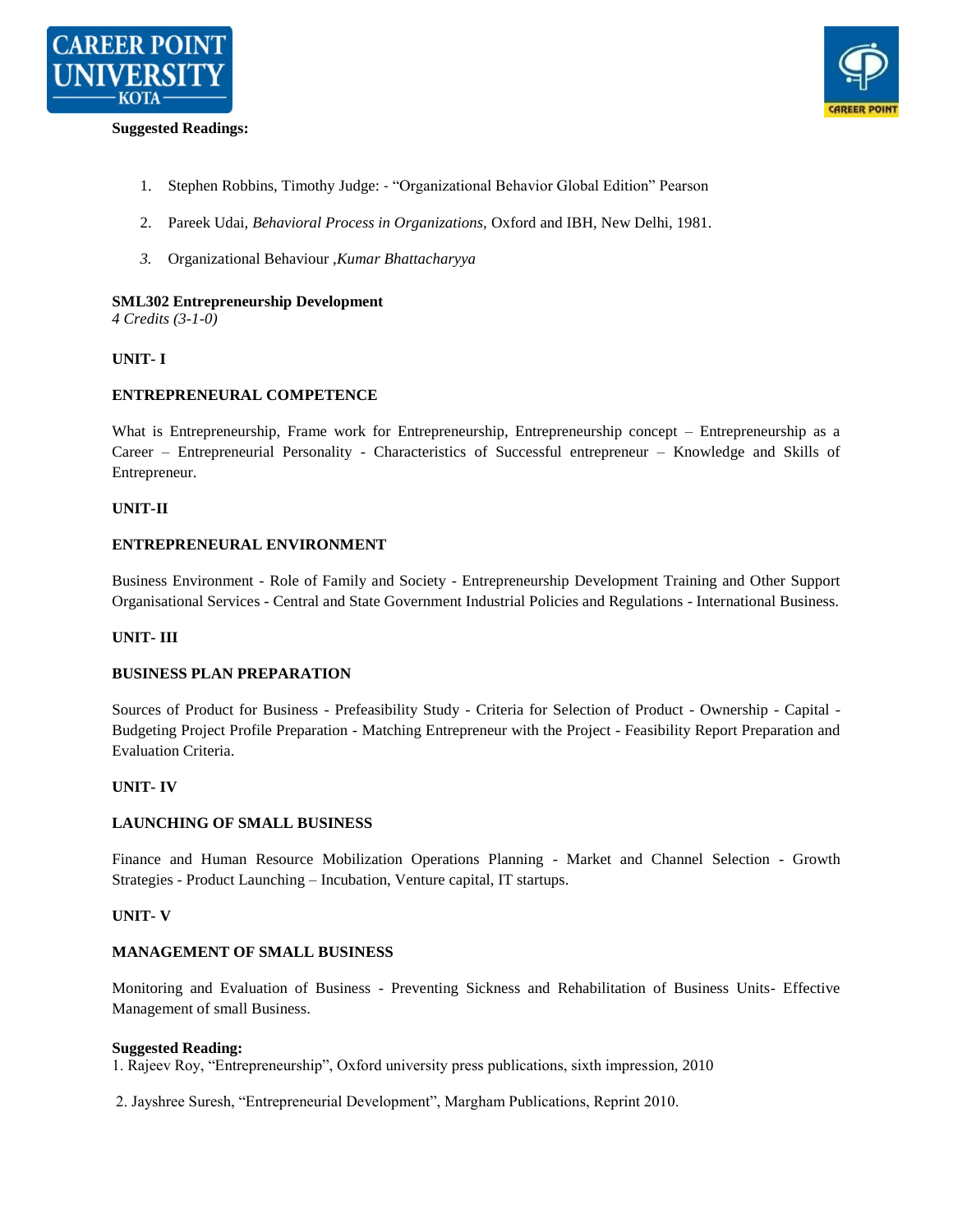



3. Poornima Charantimath, "Entrepreneurship Development – Small Business Enterprises", Pearson Publication, 2006. 4. Marc. J. Dollinger,

―Entrepreneurship - Strategies and Resources‖, Pearson Publication, 3rd Edition 2005.

5. Hisrich, "Entrepreneurship", Tata Mcgraw Hill, New Delhi., 2001.

6. Vasan Desai, "Entrepreneurship", Himalaya Publications

7. SS.khanka, "Entrepreneurship Development", S.Chand ., Ltd., 2001.

8. Prasanna Chandra, "Project Planning Analysis" Tata Mcgraw Hill, 1996.

9. P.C.Jain, "Hand Book of Entrepreneurs" Oxford University Press., 1999.

#### **SML309 Production Planning And Control**

*4 Credits (3-1-0)*

**Unit-1: Introduction To Production Management:** Introduction of Production/ operation/ operations management Concept, importance, and historical background of production management: production system, plant location and plant layout.

**Unit-2: Inventory Concepts:** Inventory concepts, function and costs; basic inventory models; quality management; statistical quality control, purchase function.

**Unit-3:Product Development:** Product development; product and process analysis; capacity planning, aggregate planning; production scheduling and control techniques; and materials requirement planning.

**Unit-4: Introduction To Work Study:** Principles and applications of method study; principles and applications of time study; work sampling; and development of production standards.

**Unit-5: Maintenance Management:** Maintenance Management; types of maintenance; consideration in maintenance; and emerging issues in production/operations management.

#### **Suggested Reading:**

- 1. Buffa E.S. & Sarin R. K. "Modern Production/Operation Management John Wiley, New York, 1987.
- 2. S.N. Chary "Production and Operations Management" (TATA McGraw-Hill)
- 3. R.B. Khanna "Production and Operations Management" (PHI Publication)

#### **SML325 Strategic Management**

*4 Credits (3-1-0)*

**Unit-1: Introduction To Strategic Management:** Introduction; Meaning of Strategic Management, Role of Strategic Management, Process of SM, Limitations of SM, Organisational Mission Vision, goals and ethics.

**Unit-2: Environmental Scanning:** Appraisal of external environment, Dynamics of internal environment, organizational capabilities and Appraisal, Five forces that shape strategy, Generic strategies and the Value Chain.

**Unit-3:Strategy Formulation:** Business level strategy, Corporate Level Strategy: The motive for diversification, Related and unrelated diversification, Functional Strategies.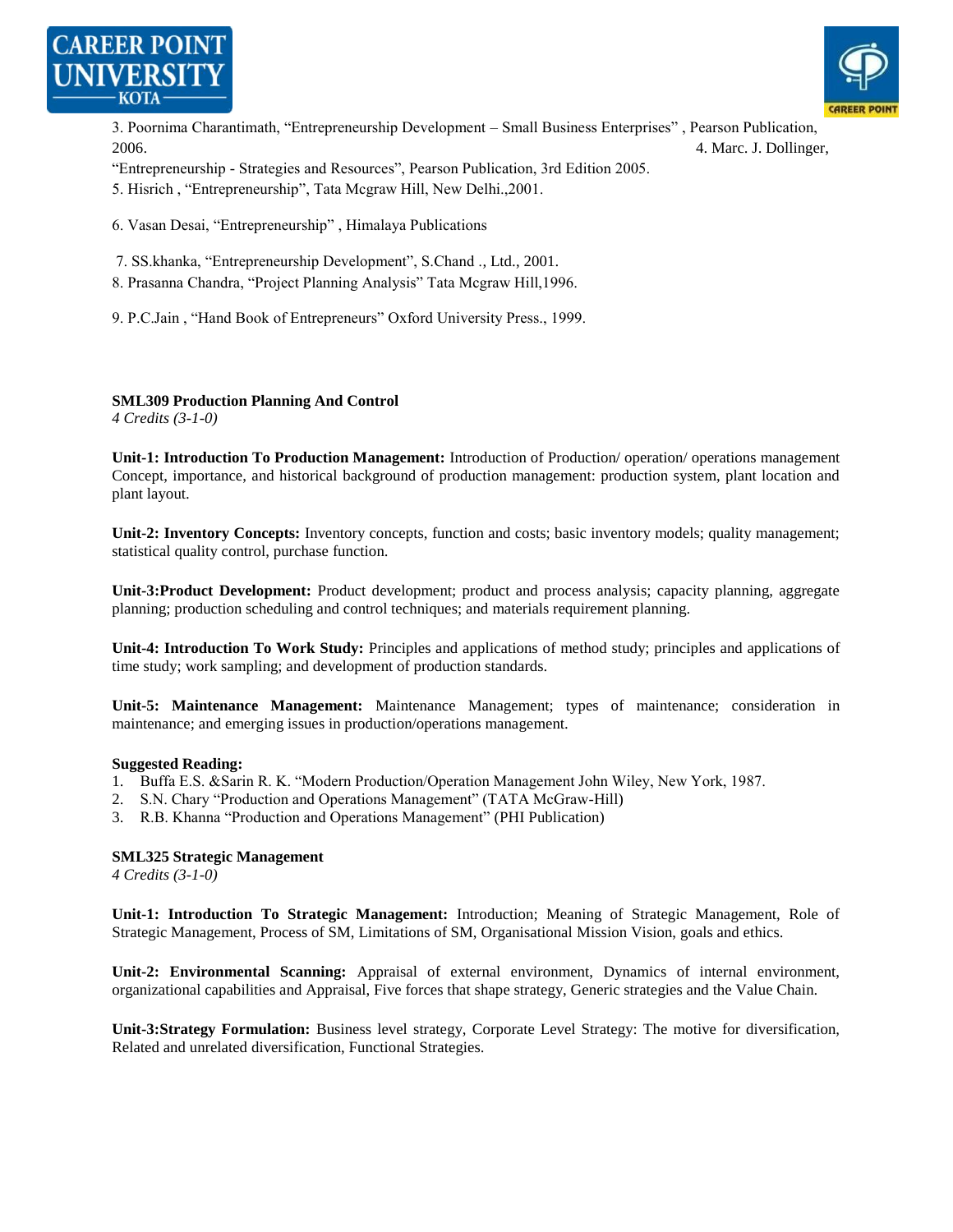



**Unit-4: Strategy Implementation:** The 7S Framework: Structure, Systems and People; Aspects of Strategy Implementation, Project Implementation, Procedural Implementation, Resource Allocation, Organizational design and change,

**Unit-5: Project Given on Strategic Evaluation And Control:** Meaning of Strategic Evaluation and Control Criteria , Techniques of Strategic Evaluation and control, Role of Organizational systems in evaluation.

#### *Suggested Reading:*

- 1. Rowe, A.J. Others (1994)-Strategic Management A Methodological Approach, Reading, Mass: Addison-Wesley.
- 2. Prasad, L.M. (1995)-Business Policy & Strategy (New Delhi: S Chand & Sons.)
- 3. Jouch, L.R. &Glueck, W.F.-Business Policy and Strategy Management, (McGraw-Hill).
- 4. Michael, V.P. Globalization, Liberalization & Strategic Management, (Mumbai: Himalaya Publishing).
- 5. Ramaswamy V.S. &Namakumari, S-Strategic Planning-formulation of Corporate Strategy, (Macmillan)
- 6. Kazmi, Azhar: Business Policy and Strategic Management, Tata McGraw Hill, New Delhi.

#### **SML300 Soft Skills Lab-1**

*4 Credit (2-0-2)*

**Unit-1: Soft Skills:** Meaning, definition, importance (specific & general) ; Mind your language towards better English- Correction of errors, making of sentences (classroom & lab exercises), voice and accent , voice clarity, voice modulation & intonation, word stress, etc.

Activities for Class & Lab- Reading, pronouncing and recording sentences, breathing and voice clarity exercises.

**Unit-2: Self Management: Theory-** Identifying one's strengths and weakness, Planning & Goal setting, Managing self emotions, ego, pride.

**Activities for Class & Lab/Practical-** Self Evaluation, self discipline, self criticism, Recognition of one's own limits and deficiencies, Independency, Self Awareness.

**Unit-3: Interpersonal Skill Development:** Positive Relationship, Positive Attitudes, Empathise: Comprehend other opinions, points of views, and face them with understanding, Trust, Emotional Bonding, **Motivation/Inspiration, working under stress.**

**Activities for Class & Lab/Practical-** Interpersonal skills activities, Practice different methods of Stress relief / management, Yoga & Pranayam/Music with Meditation, Ability to concentrate & consistency, etc.

**Unit-4: Team Building & Time Management:** Concept of time management- Barriers to time management, Dealing with procrastination, Identifying and handling time consuming tasks, concept of team management-Managing a team- Selection, Bonding, Development, Delegation; Handling team dynamics.

**Activities for Class & Lab/Practical-** Team Building activities, Time Management activities.

**Unit-5: Interviews:** Holding Mock interviews to prepare students for the corporate world.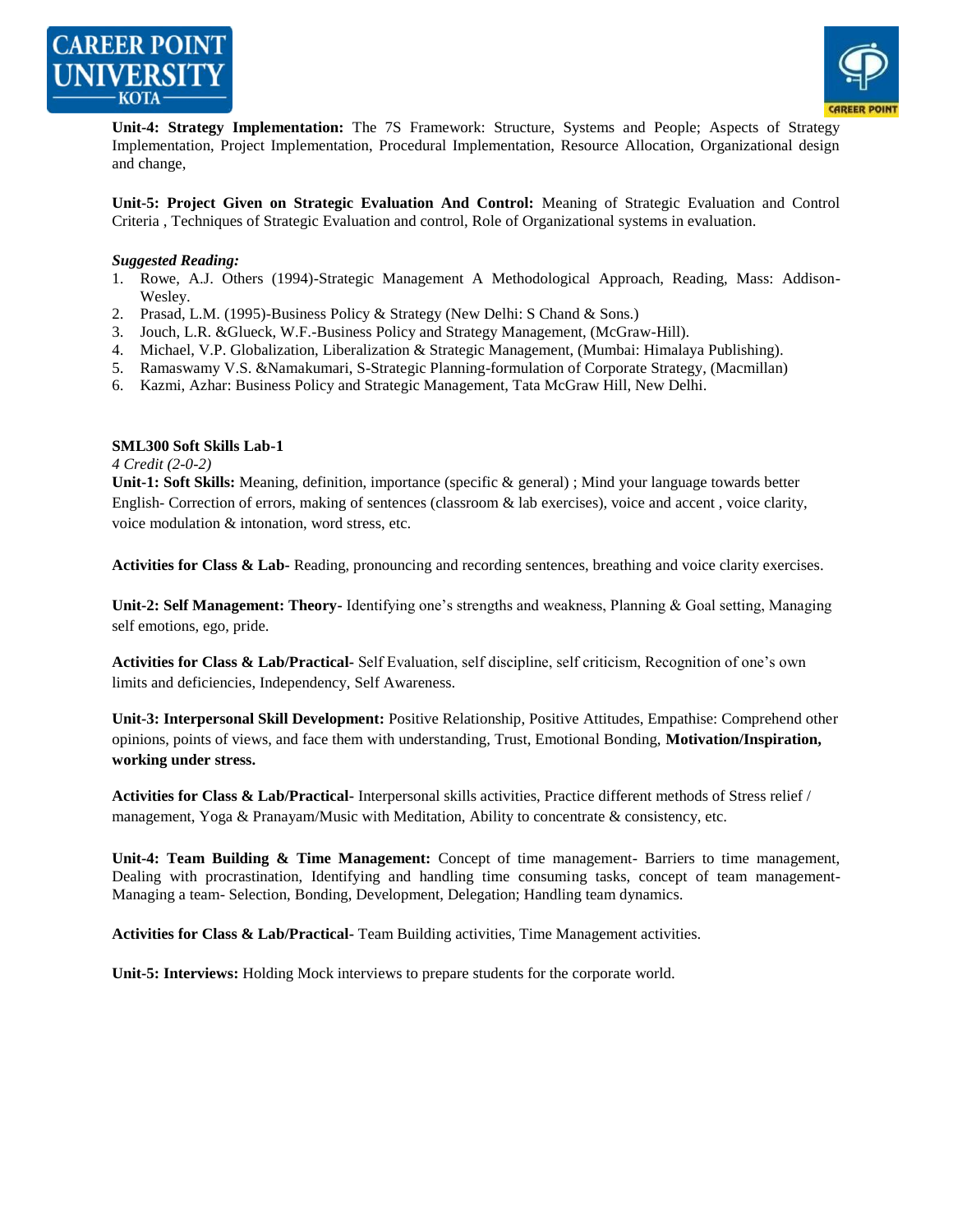



# **COURSE STRUCTURE FOR BBA 4th SEMESTER**

| S. No.               | <b>Course Code</b> | <b>Subject Name</b>                   |   | T | P              | Credits |
|----------------------|--------------------|---------------------------------------|---|---|----------------|---------|
| -1                   | <b>CSL 241</b>     | <b>Management Information System</b>  | 3 | 1 | $\overline{0}$ | 4       |
| $\overline{2}$       | <b>SML</b> 412     | Financial Management in Industry      | 3 | 1 | $\theta$       | 4       |
| 3                    | <b>SML</b> 413     | Marketing Management in Industry      | 3 | 1 | $\theta$       | 4       |
| 4                    | <b>SML</b> 414     | Human Resource Management in Industry | 3 |   | $\overline{0}$ | 4       |
| 5                    | <b>SML</b> 415     | Research Methodology in Industry      | 3 |   | $\overline{0}$ | 4       |
| 6                    | <b>MAL 280</b>     | <b>Operation Research</b>             | 3 |   | $\overline{0}$ | 4       |
| <b>Total Credits</b> |                    |                                       |   |   |                | 24      |

## **CSL241MANAGEMENT OF INFORMATION SYSTEM**

*4 Credits (3-1-0)*

## **Unit 1: Introduction:**

Meaning and Role of Information Systems. Types of Information Systems: Operations Support Systems, Management Support Systems, Expert Systems, and Knowledge Management Systems. Information Systems for Strategic Management: Competitive Strategy Concepts, Strategic Role of Information Systems. Integrating Information Systems with Business Strategy, Value Chain Analysis and Strategic Information Systems Framework.

## **Unit 2: Planning for Information Systems:**

Identification of Applications, Business Planning Systems and Critical Success Factors, Method of Identifying Applications, Risks in Information Systems. Developing MIS systems: System Development Cycle; System Analysis; System Design (DFD and ER diagrams).

#### **Unit 3: Decision Support Systems:**

MIS support for decision making; Decision support systems; Tools of business support systems: what if analysis, sensitivity analysis, goal seek analysis, optimization analysis.

#### **Unit 4: Emerging Concepts and Issues in Information Systems:**

Cross-functional MIS; ERP; CRM; SCM. Introduction to Data Warehousing, Data Mining and its Applications, Emerging Concepts in Information System Design and Application.

#### **Unit 5: Applications:**

Transaction processing; Artificial intelligent technologies in business: neural network, fuzzy logic, genetic algorithm, virtual reality; Executive Information System; Expert Support Systems; Security and Ethical challenges.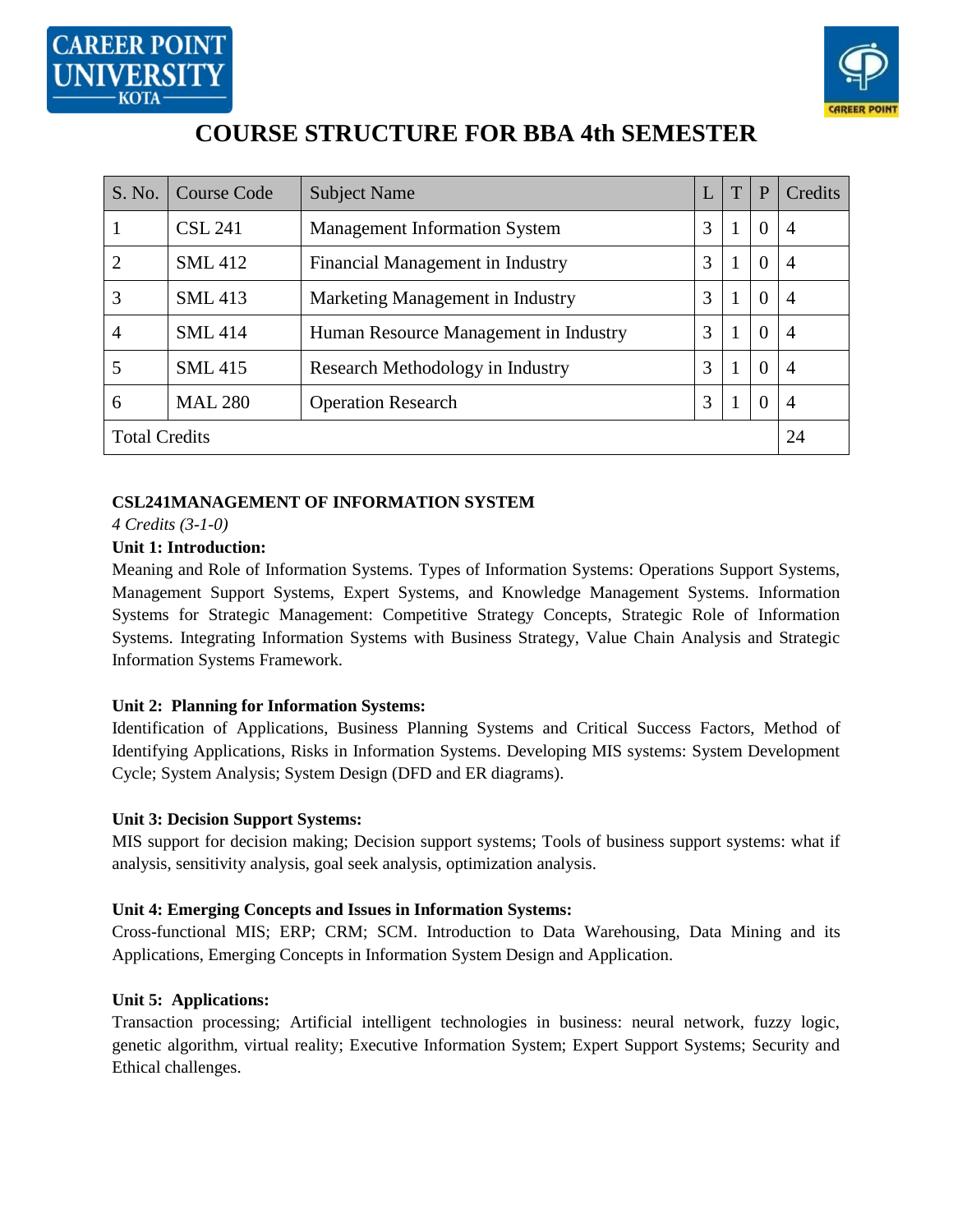



#### **Suggested Readings:-**

- 1. Kenneth, Laudon& Jane Laudon MIS: Managing the Digital Firm, Pearson Education, 2005.
- 2. James, A. O'Brien Introduction to Information Systems, Tata McGraw Hill, 2005.
- 3. Turban, E., McLean, E. &Wetherbe, J., Information Technology for Management: MakingConnections for Strategic Advantage. John Wiley and Sons, 2001.
- 4. Jawadekar, W. S., Management Information Systems. Tata McGraw Hill, 2001.

#### **SML 412 FINANCIAL MANAGEMENT IN INDUSTRY**

*4 Credits (3-1-0)*

#### **Unit 1: Introduction**

Nature of Financial Management Scope and Objectives of Financial Management, Related disciplines, Organizational structure. Time value of money.

#### **Unit 2: Capital Budgeting**

Type of investment decision ,Techniques of capital budgeting , Selection of Project on the basis of different Technique. .

**Unit 3**:**Capital Structure** Cost of Capital, Leverages Theories of Capital Structure, Cost of Equity Capital, Preference Share, Debenture, Retain Earning, WACC, Marginal Cost of Capital, operating Leverages, Financial Leverage,

## **Unit 4: Working Capital Management**

Current Assets Management , Working Capital Management, Management of Cash and Marketable Securities, Management of Receivables &Inventory Management ,

#### **Unit 5: Source of Finance**

Short term sources of financing , long term sources of financing

#### **Suggested Reading:**

- 1. Financial Management Khan & Jain
- 2. Financial Management I. M .Pandey, Prasanna Chandra
- 3. Financial Management: theory and practice- Dr. Prasanna Chandra –Tata McGraw-Hill
- 4. Financial Management I M Pandey- Tata McGraw –Hill.
- 5. Financial Management: Text, Problems & cases M Y Khan and PK Jain- Tata McGraw.
- 6. Financial Management, I M Pandey-Tata McGraw-hill
- 7. Corporate Financial Management: An introduction Dr A Besant C Raj-Tata McGraw-Hill
- 8. Financial Management, 6th Edition Ravi M. Kishore, Taxman

#### **SML 413 MARKETING MANAGEMENT IN INDUSTRY**

*4 Credits (3-1-0)*

#### **Unit -1: Introduction**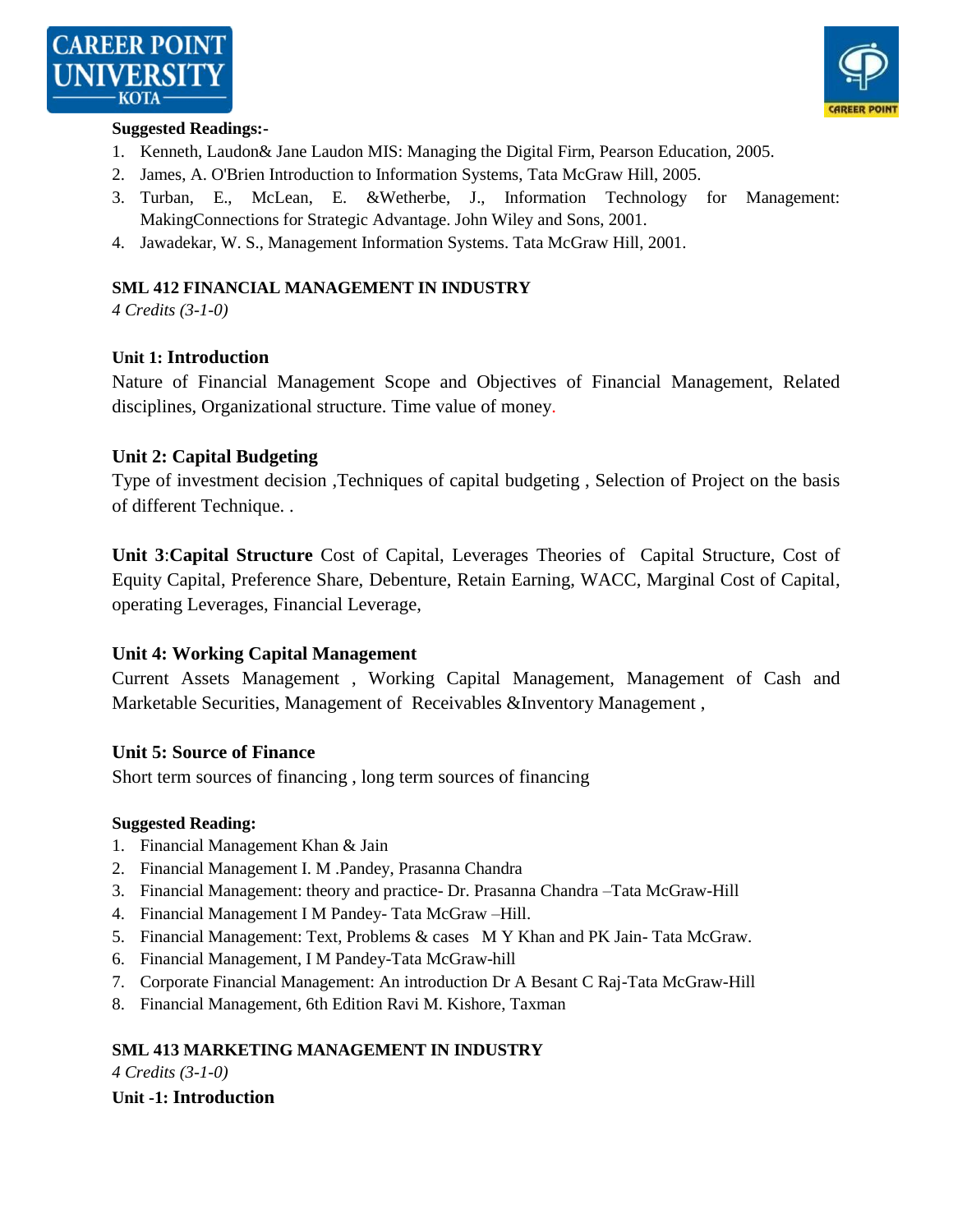



Introduction to Marketing: Meaning, Definition, Philosophies of Marketing, Scanning the Marketing Environment, Ethical and Social issues of Marketing. , Introduction to Marketing research: Meaning, Definition, Process of Marketing research & MIS. Rural Marketing: The profile of rural market of India. The main problem area in rural marketing.

#### **Unit -2: Market segmentation**

Market segmentation, targeting & positioning: Determining alternative market or segment attractiveness, Bases of segmentation – Making, market and segment choices - Principles of competitive positioning - Communicating the competitive position Targeting, Alternative targeting strategies positioning: Meaning, Definition, Requirement, Product Positioning, Types of Positioning, Positioning Process

#### **Unit -3: Consumer Behavior**

Consumer Behavior: Understanding Consumer Behavior, Factors Influencing consumer behavior, Consumer Decision Making Process, Organizational Consumer Behavior, Factors Influencing Organizational Consumer Buying Behavior.

#### **Unit -4: Product and Pricing Decision**

Product and Pricing Decision: Product Decision: Meaning, Definition, Classification, Product Mix & Product Line decision, Product Life cycle, New Product Development, Branding, Packaging & Labeling Decisions. Pricing: Meaning, Definition, Objectives, Factors Affecting Pricing Decisions, Price Setting Procedure, Selecting Pricing Strategies,

Selection of Pricing Method.

#### **Unit -5: Distribution and Promotion Decision**

Distribution and Promotion Decision: Market Channel Decisions : Meaning ,Definition Functions and Types, Factors Affecting in Selection of Channel, Channel Process , Introduction to VMS, HMS,MLM. Managing the Marketing Promotion Decisions:, Advertising, Sales Promotion ,Personal Selling, Public Relations, Direct & Online Marketing

#### **Suggested Reading:**

- 1. Philip Kotler: Marketing Management (Analysis, Planning and Control) PHI
- 2. Ramaswamy&Namakumari: Marketing Management- MacMillan
- 3. Kaushal: Case study Solutions Marketing MacMillan
- 4. VarshneyMaheshwari: Marketing Management

#### **SML414HUMAN RESOURCE MANAGEMENT IN INDUSTRY**

*4 Credits (3-1-0)*

#### **Unit 1: Introduction to HRM :**

Concept, Nature & Scope, HRM vs. Personnel Management, Objectives, Functions

#### **Unit 2: Human Resource Planning:**

Process & Objectives, Methods of Manpower Search, Job Analysis and Design, Recruitment & Selection

#### **Unit 3: Management and Development of HR:**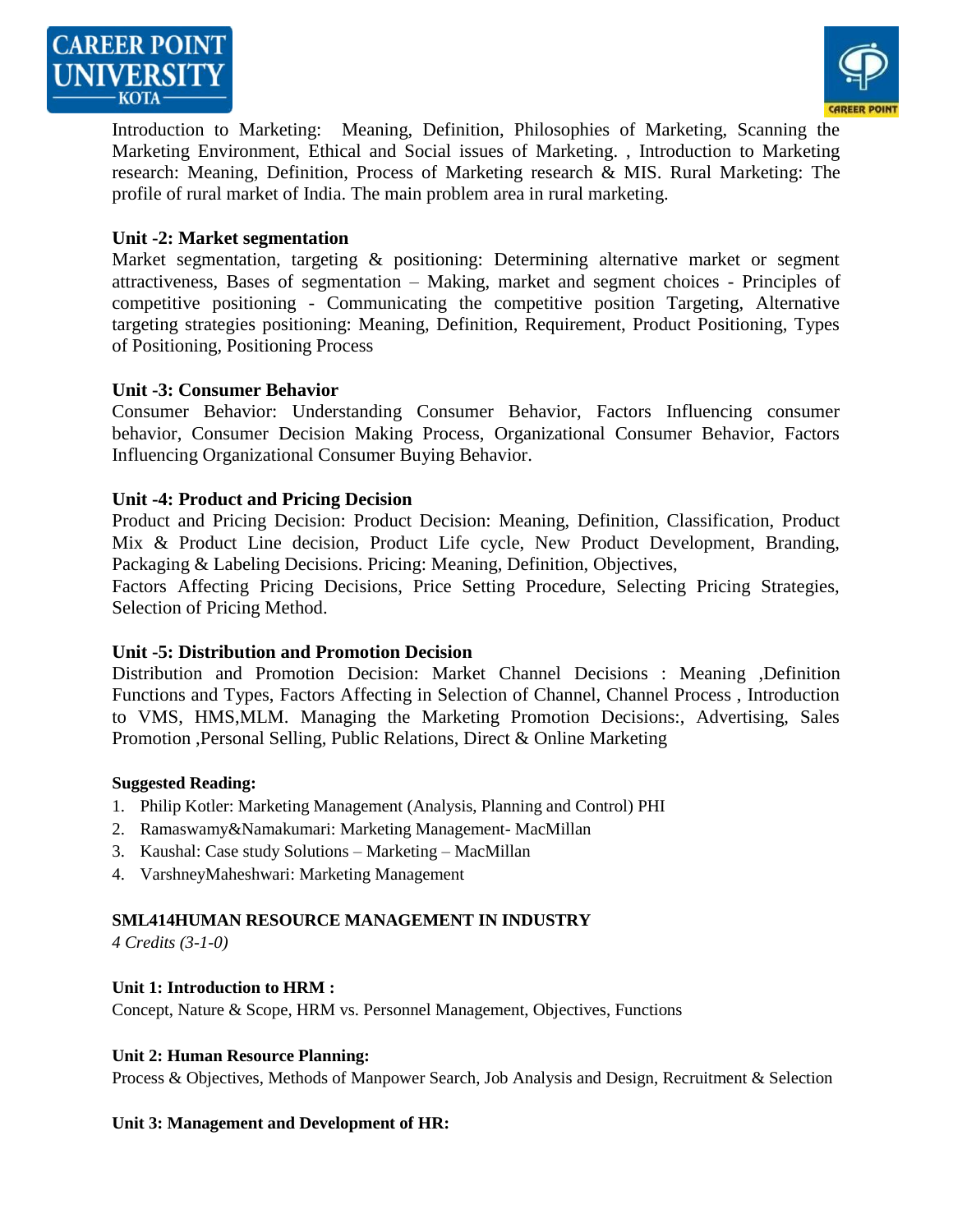



Concept & Steps of Training, Process of Executive Development, Performance Appraisal – Meaning & Benefits

#### **Unit 4: Compensation Management:**

Elements of Compensation, Factors affecting Compensation, Fringe Benefits, Time Wage and Piece Wage System

#### **Unit 5: Employee Relations:**

Industrial Disputes – Concept & Causes, Trade Unionism –Meaning & Objectives, Collective Bargaining – Need & Importance, Worker's Participation – Concept & Evaluation

#### **Suggested Reading:**

- 1. Gary Dessler Human Resource Management
- 2. Pareek U. & T.V Rao Designing & Managing Human Resource Systems
- 3. Ashwathappa Human Resource Management

# **SML 415 RESEARCH METHODOLOGY IN INDUSTRY**

*4 Credits (3-1-0)*

## **Unit 1: Research Introduction Business Research Methodology**

Meaning of Research, Objectives and Types of Research, Scope of Business Research, Role of Business Research in decision making, Factors affecting Business Research., Research process, Defining the research problem, selecting the problem.

## **Unit 2: Business Research Design**

Need of Research design, Characteristics of a good Research design, Types of Research Design. Important concepts of relating to research design. Methods of Data Collection, Constructing a Questionnaire, Observation, interview and Survey, Selection of Sampling procedure, Benefits of Research Design,

## **Unit 3: Sampling Design**

Introduction, concept, Significance, Implication of sample design, Criteria of selecting a sampling procedure, steps in sample design, Characteristics of good sample design, Different types of sampling design: probability and non-probability sampling, complex random sampling design,

## **Unit 4: Measurement Concepts**

**Data Analysis--**Hypothesis Testing – Procedure, Formulation, Selection of Test to be used, Type I & Type II Errors, Determination of Critical Values (One Tailed & Two Tailed Tests), Chi Square Test, Analysis of Variance, Criteria for Good Measurement, Types of Measurement Scales – Nominal Scale, Ordinal Scale, Interval Scale, Ratio Scale, Scaling Techniques - Rating Scale, Likert Scale, Thurstone Scale.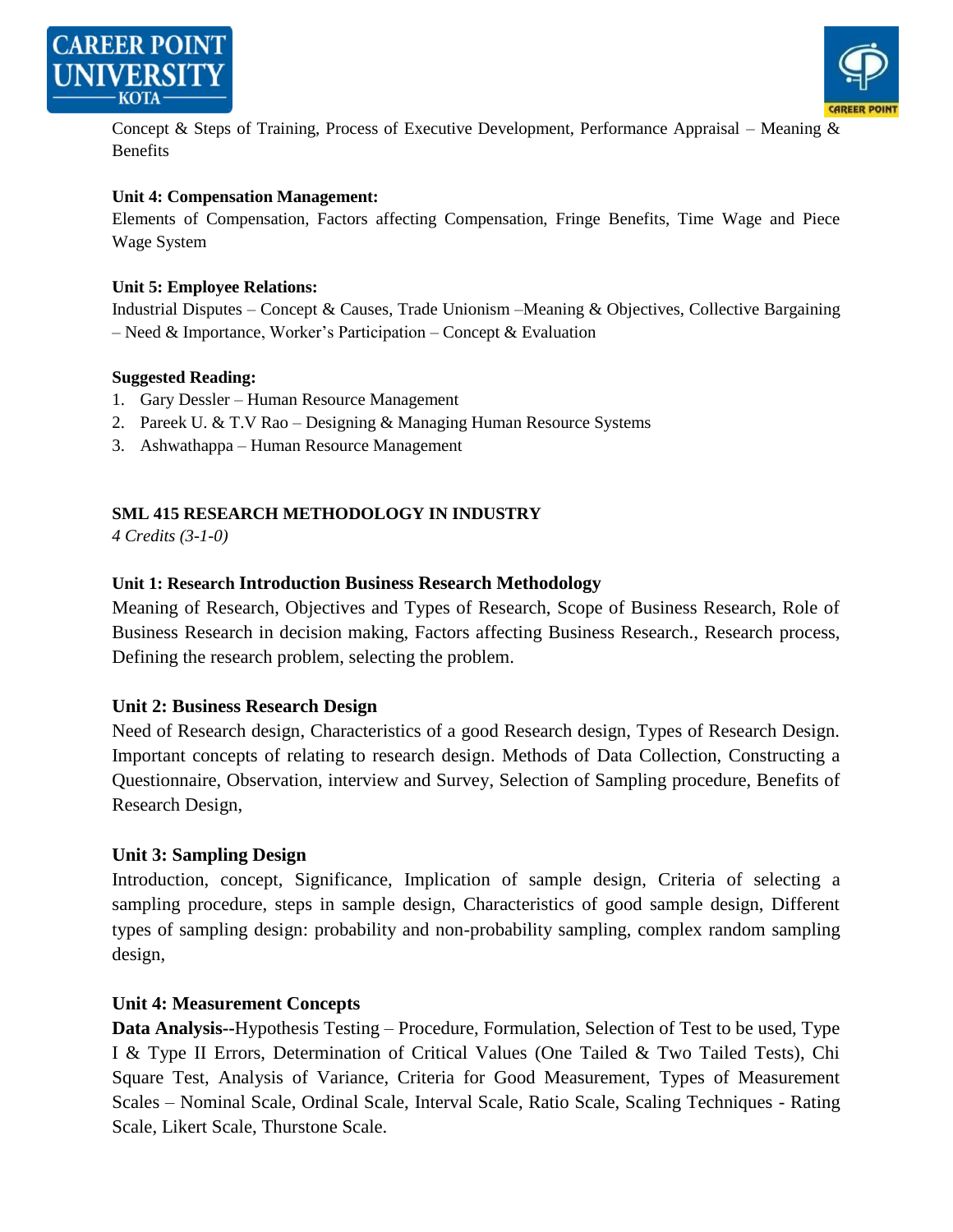



# **Unit 5: Interpretation & Report Writing**

**Interpretation**: Meaning of interpretation, significance, Technique of interpretation, **Report writing**: Importance of report writing, Steps in report writing, Layout of research report, Precautions for writing research report, Computer role in research.

#### **Suggested Reading:**

1.Kothari Research Methods in Management

#### **MAL 280 OPERATION RESEARCH**

#### *4 Credits (3-1-0)*

#### **Unit 1: Linear Programming Model Formulation**

Introduction, structure of linear programming model, Advantages of using linear programming,limitations of linear programming,general mathematical model of linear programming problem, examples of LP model formulation and graphical method.

#### **Unit 2:Linear Programming Problems (LPP):**

Simplex Method and Artificial Variable Method, Two Phase Method, Charnes' Big-M Method, Duality, Dual Simplex Method.

#### **Unit 3: Transportation Problems:**

Introduction to Transportation Model, Matrix Form of TP, Applications of TP Models, Basic Feasible Solution of a TP, Degeneracy in TP, Formation of Loops in TP, Solution Techniques of TP, Different Methods for Obtaining Initial Basic Feasible Solutions viz. Matrix Minima Method, Row Minima Method, Column Minima Methods, Vogel's Approximation Method, Techniques for Obtaining Optimal Basic Feasible Solution. Assignment Problems: Definition, Hungarian Method for AP.

#### **Unit 4: Game Theory**

Two-person Zero-sum Games, Pure Strategies(Minimax&Maximin principles): games with saddle point rules to Determine saddle point, Graphical method, Mixed strategies game without saddle point.

#### **Unit 5 Queuing Theory:**

Introduction to Queues, Queue Disciplines, Symbols and Notations, Distribution of Arrivals, Distribution of Service Times, Definition of Steady and Transient State, Single server single channel Model (M/M/1)

#### **Suggested Reading:**

- 1. 1. S D Sharma,"Introduction to operation research", Kedarnath
- 2. 2. Swarup K etal, "Operation Research", S. Chand
- 3. Hadley, G.,"Linear Programming, and Massachusetts", Addison-Wesley
- 4. Taha, H.A, "Operations Research An Introduction", Macmillian
- 5. Hiller, F.S., G.J. Lieberman, "Introduction to Operations Research", Holden-Day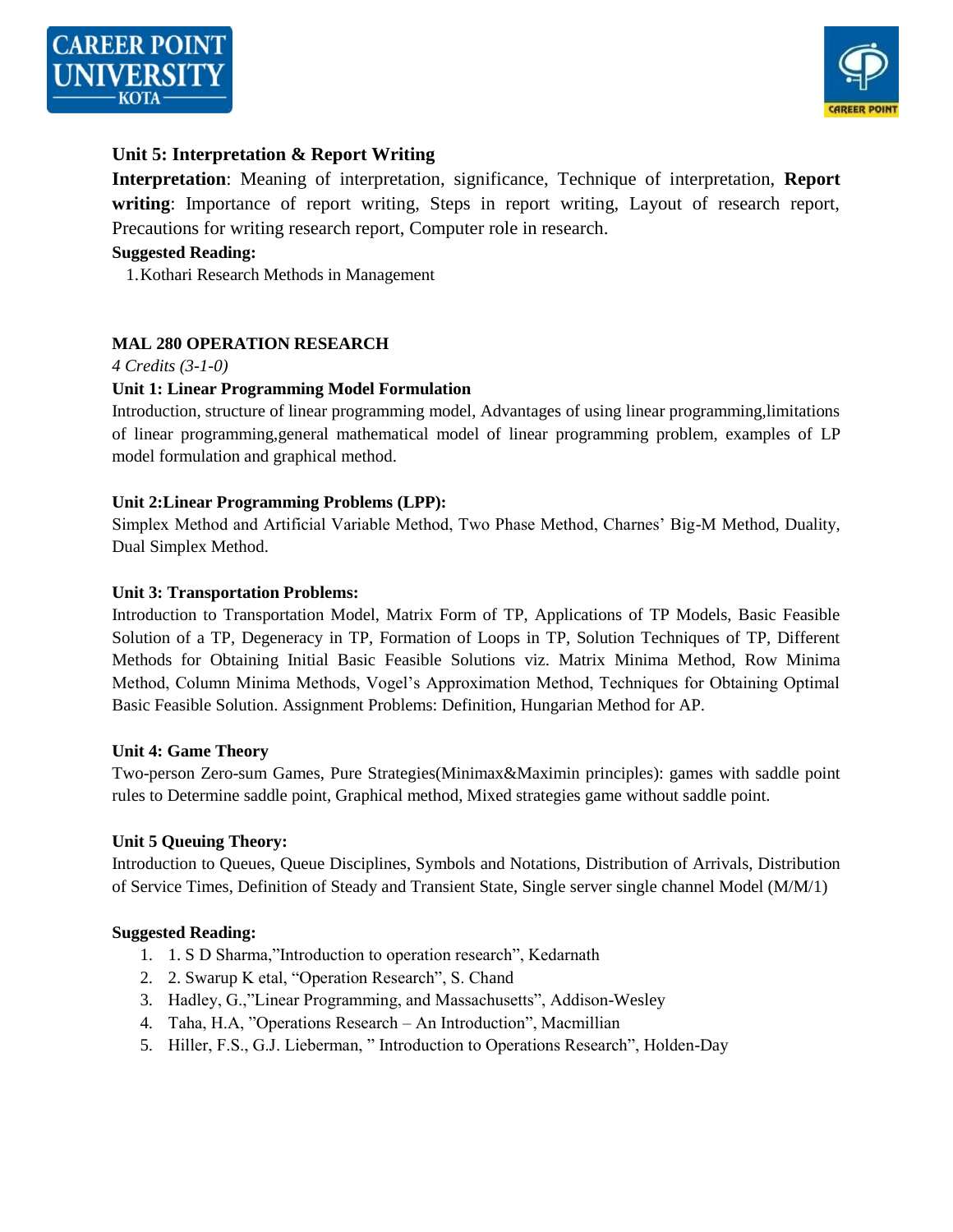

| <b>Course</b><br><b>BBA</b> 5 <sup>th</sup> Semester<br><b>Subjects Type</b><br>Code |                | L                                                      | T              | ${\bf P}$    | $\mathbf C$    |                |
|--------------------------------------------------------------------------------------|----------------|--------------------------------------------------------|----------------|--------------|----------------|----------------|
|                                                                                      | <b>SML 505</b> | <b>Supply Chain Management</b>                         | 3              | 1            | 0              | $\overline{4}$ |
|                                                                                      | <b>SML 501</b> | <b>International Business</b>                          | 3              | 1            | $\Omega$       | $\overline{4}$ |
| <b>CORE</b>                                                                          | <b>SML 502</b> | <b>Project Management</b>                              | 3              | 1            | $\Omega$       | $\overline{4}$ |
|                                                                                      | <b>SML 513</b> | <b>Total Quality Management</b>                        | $\overline{4}$ | 1            | $\overline{0}$ | 5              |
|                                                                                      | <b>SMD 500</b> | Project Report                                         | $\theta$       | $\theta$     | $\overline{4}$ | $\overline{2}$ |
| <b>ELECTIVE</b>                                                                      | <b>SML 511</b> | Portfolio<br>Analysis<br>Security<br>and<br>Management | $\overline{4}$ | $\mathbf{1}$ | $\theta$       | 5              |
| (FINANCE)                                                                            | <b>SML 512</b> | <b>Banking Concept and Practice</b>                    | 4              | 1            | $\Omega$       | 5              |
| <b>ELECTIVE</b><br>$\overline{2}$<br>(HUMAN                                          | <b>SML532</b>  | Approaches<br>Human<br>Resource<br>to<br>Development   | $\overline{4}$ | $\mathbf{1}$ | $\theta$       | 5              |
| <b>RESOURCE</b> )                                                                    | <b>SML 533</b> | <b>Compensation Management</b>                         | 4              | 1            | $\theta$       | 5              |
| $\mathcal{R}$<br><b>ELECTIVE</b>                                                     | <b>SML522</b>  | Retail Practice in India                               | $\overline{A}$ | $\mathbf{1}$ | $\Omega$       | 5              |
| (MARKETING)                                                                          | <b>SML 523</b> | <b>Fundamentals of Digital Marketing</b>               | 4              | 1            | $\Omega$       | 5              |
| 29<br>Total Credits (Core $+$ Any one Elective Group)                                |                |                                                        |                |              |                |                |

# **BBA V Semester Scheme and Syllabus**

**SML 505 Supply Chain Management**

*5 Credits (4-1-0)*

Unit 1: Introduction: Supply chain management, supply chain strategy, measuring supply chain, design strategy, supply chain dynamics, cross docking, warehouse management system.

**Unit 2: Supply Chain Design:** Supply Chain Strategic, Measuring Supply Chain Performance, Supply Chain Design Strategy, Service Supply Chains, Outsourcing, Design for Logistics, Value Density, Global Sourcing, Sourcing/Purchasing-System Design matrix, Mass customization. Lean Manufacturing: Lean logic, The Toyota Production System, Lean Implementation Requirements, Lean Services

**Unit 3: Planning and Controlling Supply Chain:** Enterprise Resource Planning: SAP, SAP Application Modules, Implementing ERP Systems. Demand Management: Types of Forecasting, Components of Demand, Qualitative Techniques in Forecasting, Time Series Analysis, Casual Relationship Forecasting, Focus Forecasting, Web-Based Forecasting-Collaborative planning, Forecasting, and Replenishment (CPFR). Aggregate Sales and Operative planning: Overview of Sales and Operations Planning Activities, Lot sizing in MRP systems.

**Unit 4: Inventory and Maintenance Management:** Classification, role of inventory in supply chain, inventory costs, continuous and periodic review systems, Economic order quantity (EOQ), Economic batch quantity (EBQ) and Quantity discount model. Lead time, Reorder Point, concept of service level and safety stock, Selective inventory control systems. Importance of Maintenance, Breakdown, Preventive, Predictive and TPM (Total Productive Maintenance), Basic concept of Reliability.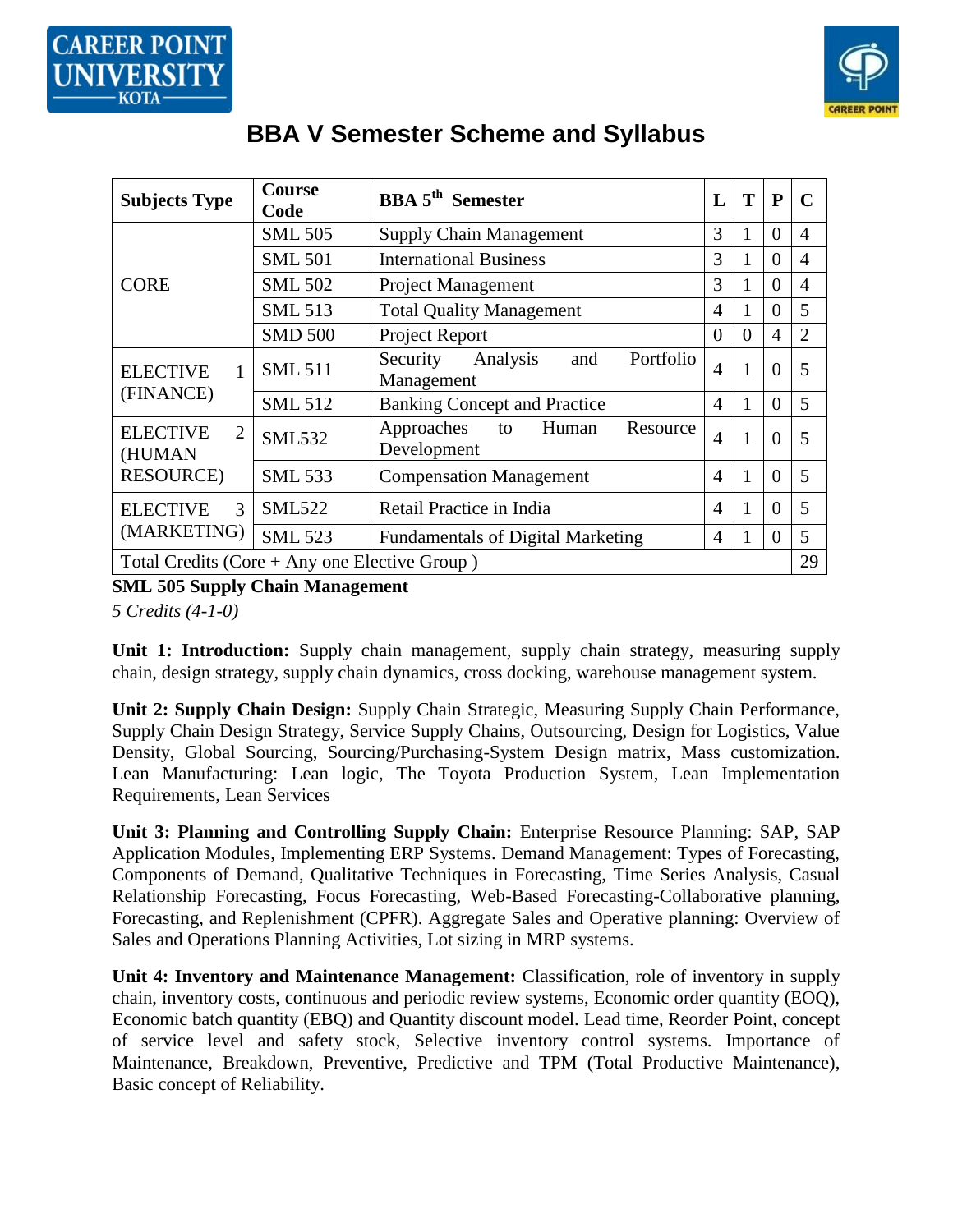



**Unit 5 : Scheduling:** Work Centers, Priority Rules and Techniques, Shop-Floor Control, Personal Scheduling in Services. Constraint Management: Goal of the Firm, Performance Measurements, Unbalanced Capacity, Bottlenecks and Capacity-constrained Resources, Basic Manufacturing Building Blocks, Methods of Control, Comparing Synchronous Manufacturing to MRP and JIT.

## **Recommended Books:**

- 1. Chase, R. B. et al., *Operations and Supply Management*, Tata McGraw-Hill, 2010.
- 2. Blamchard, David., *Supply Chain Management Best Practices*, NY, John Wiley & Sons, 2006.
- 3. Stevenson. *Operations Management with Student DVD (SIE)*. Tata McGraw-Hill.
- 4. Russell & Taylor, III. *Operations Management*. Prentice Hall of India.
- 5. Nair. *Production and Operations Management*. Tata McGraw-Hill.

6. Govil, M., and Proth, J., Supply Chain Design and Management, Academic Press, 2001.

#### **List of Journals/Periodicals/Magazines/Newspapers**

Productivity Journal, Indian Management, Business India, Supply Chain, etc.

#### **SML501 International Business**

*4 Credits (3-1-0)*

#### **Unit 1**

International Business: An Over View-Evolution of International Business, Drivers of Globalization, Influences of International Business, Stages of Internationalization, Differences between Domestic and International Business, International Business Approaches, Advantages of International Business.

#### **Unit 2**

Theories of International Trade-Mercantilism, Theory of absolute cost advantage, Comparative cost advantage theory, Relative factor endowment theory, Country similarity theory, Product life cycle theory. International Business Environment-Social and Cultural Environment, Technological Environment, Economic Environment, Political Environment.

#### **Unit 3**

Modes of Entering International Business- Modes of Entry, Exporting, licensing, franchising, contract manufacturing, management contracts, turnkey projects, foreign direct investment, alliances like mergers and acquisitions, joint ventures, Comparison of Different Modes of Entry.

#### **Unit 4**

Foreign Direct Investment- Factors Influencing FDI, Reasons for FDI, Costs and Benefits of FDI,

Trends in FDI, Foreign Direct Investment in India. World Trade Organization- General Agreement on Tariffs and Trade (GATT), Establishment ofWorld Trade Organization, The Uruguay Round Package: Organization Structure of the WTO,WTO – The Third Pillar in the Global Business.

## **Unit 5**

International Financial Institutions and Liquidity-IMF, World Bank, International Development Association, International Liquidity and SDR International Finance Cooperation. Basics of International Marketing, Basics of Global HRM, Basics of International Financial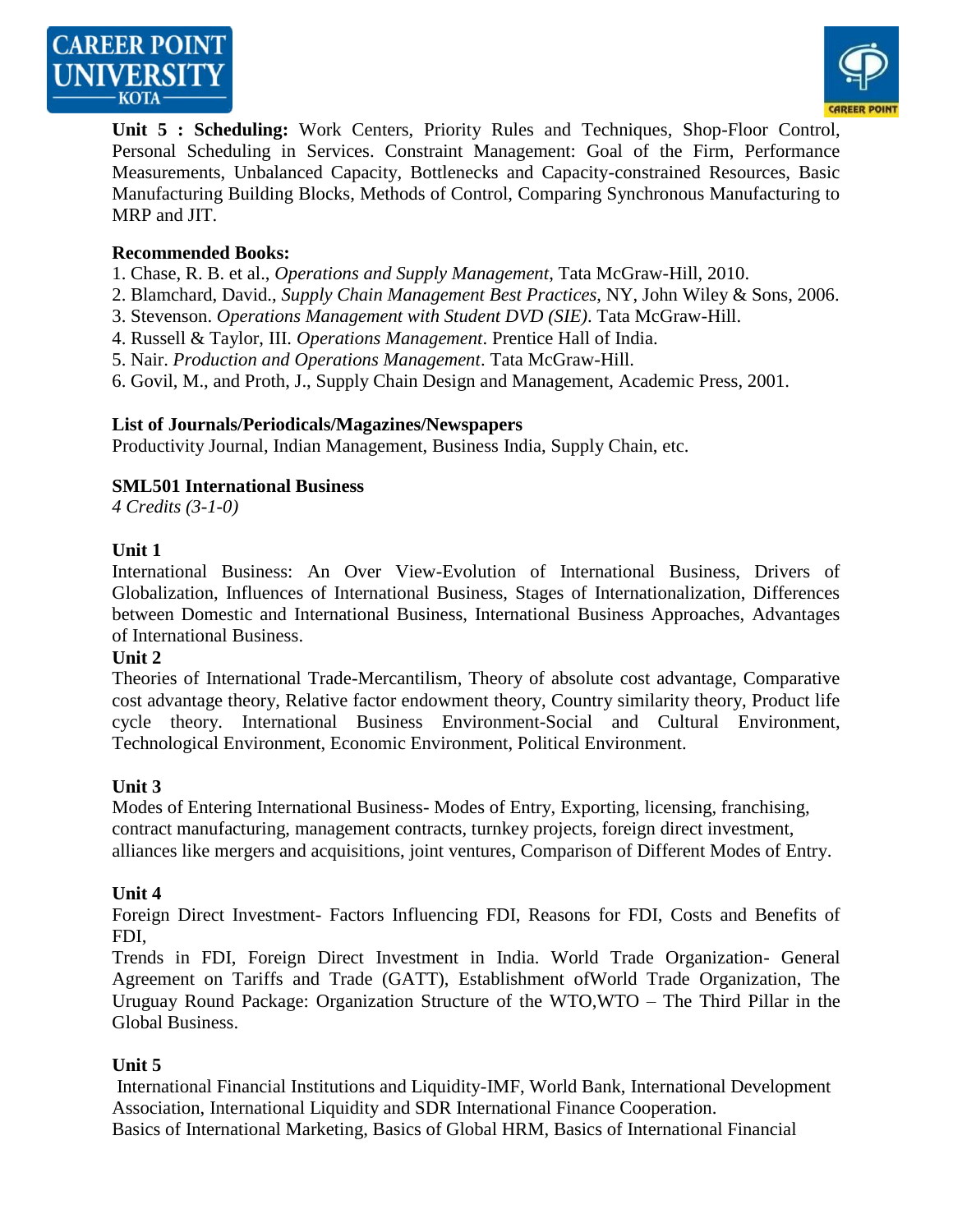



Management, International Production and Logistics Management- Generic Strategies of the International Business, Acquisition of Resources, Location Decisions, International Logistics Management.

## **ADDITIONAL READINGS:**

# **1. Subba Rao.P, International Business, Himalaya Publishing House,12 Ed,2012**

**2.** Joshi, Rakesh Mohan, International Business, Oxford University Press, 9 Ed., 2008

**3.** Joshi, Rakesh Mohan, International Marketing, Oxford University Press, 9 Ed., 2008

#### **SML502 Project Management**

*4 Credits (3-1-0)*

**Unit – 1** Introduction: Planning - overview, concepts of project, types of Projects, project life cycle, project formulation

**Unit - 2** Project Analysis: Project feasibility, analysis - market, technical and financial. Project appraisal criteria - NPV, IRR. Pay back period, ARR, sensitivity analysis. LOB (Line of Balance). Network analysis, PERT, CPM, compression on critical path.

**Unit - 3** Cost Benefit Analysis: projects procurement process, life cycle costing, project cost reduction methods, project stores.

**Unit - 4** Project Cost: Dynamics of project cost, estimation of capital cost, operating costs, forecasting income, financial sources, role of development financial institutions. Social cost benefit analysis

**Unit – 5** Project Management: Project Management System (PMS), Forms of Project Organization, project audit, ex-post evaluation.\

#### **Reference/Text Books:**

1.Kerzner Project Management Nicholas Project Mgmt. for Business Technology

- 2. Meredith, Mantel Project Management
- 3. N. P. Agrawal Project Management

## **SML 513 Total Quality Management**

*5 Credits (4-1-0)*

## **Pre-requisites: SML745**

**Unit 1**: Introduction to TQM; Customer Orientation, Continuous Improvement, Quality, Productivity and Flexibility

**Unit 2**: Approaches and philosophies of TQM, Quality Awards, Strategic Quality Management, TQM and corporate culture, Total Quality Control; Basic Analytical tools- Check Sheets; Histograms; Pareto charts, Cause and Effect diagrams; Flow charts.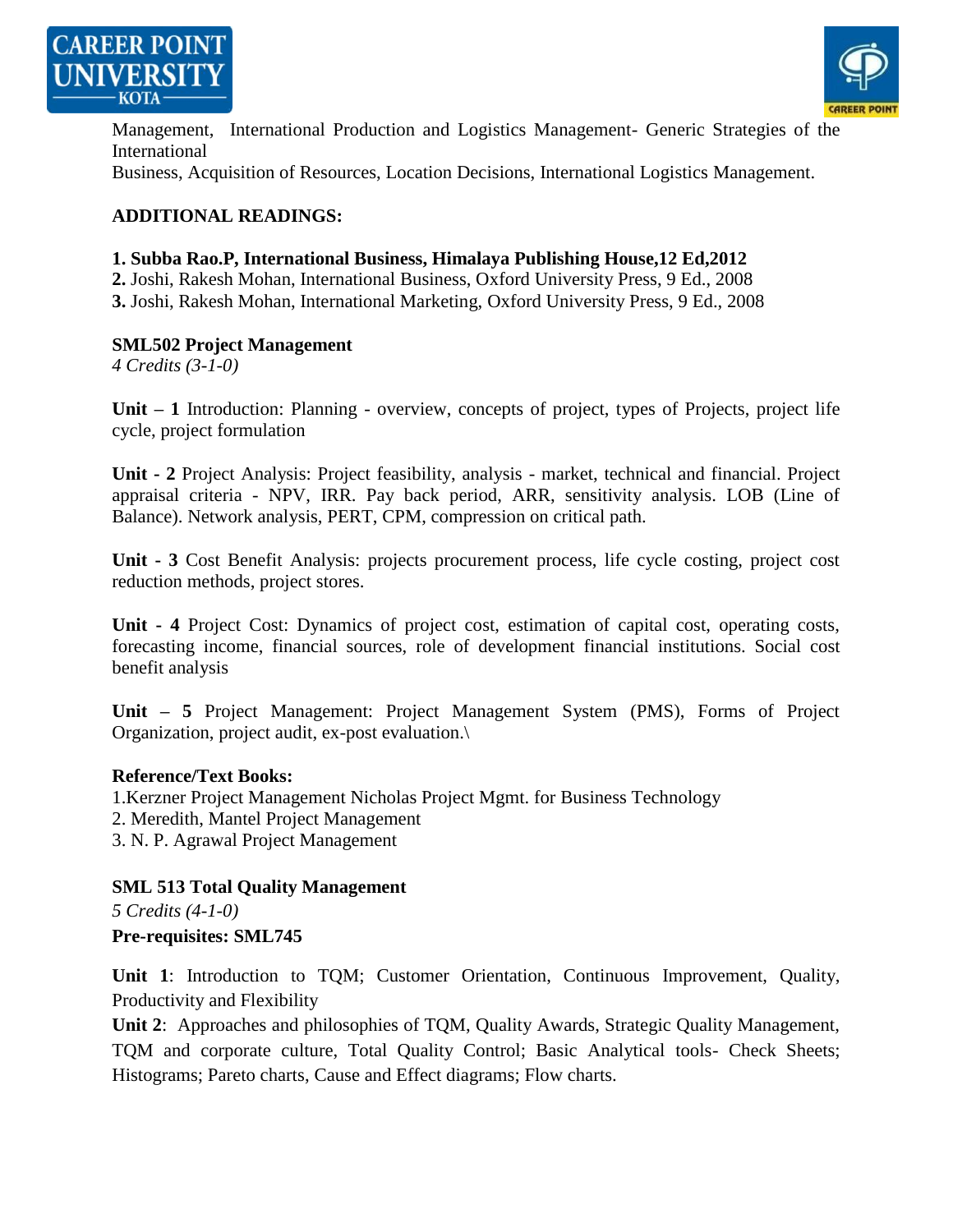



**Unit 3:** Statistical Process Control; Advanced Analytical tools- Statistical Design of Experiments; Taguchi Approach Cost of Quality; Reliability and failure analysis. FMECA, Quality Function Deployment, Benchmarking, Concurrent Engineering.

**Unit 4**: Quality Teams, Employee practices in TQM organisations: Leadership, delegation; empowerment and motivation; role of communication in Total Quality, Quality Circles; Total Employee Involvement

**Unit 5**: Problem Solving in TQM- Brain storming; Nominal Group Technique Team process; Kaizen and Innovation; Measurement and audit for TQM Quality Information Systems, ISO 9000 series of Quality Standards; TQM Implementation; Reengineering and TQM.

**SMD 500 Project Report 2 Credits (0-0-4) ELECTIVE 1 (FINANCE)**

# **SML 511 Security Analysis and Portfolio Management**

*5 Credits (4-1-0)*

## **Unit 1: Meaning of Security Market And Portfolio.**

Meaning of security, Types of securities, Meaning of security MARKET, Meaning of risk and return, components of risk-systematic and unsystematic risk, meaning of portfolio and portfolio management.

## **UNIT 2: EQUITY INVESTMENTS**

Equity share capital , mutual funds, global depository receipts, American depository receipts , preference share capital, factors influencing equity investment,

#### **UNIT 3: DEBT INVESTMENT**

debenture, bonds, foreign currency convertible bonds, foreign currency exchangeable bonds, external commercial borrowings, other instruments,

#### **UNIT 4: MARKET CONCEPTS**

depositories, securitisation, stock exchange concepts, trading mechanism,

#### **UNIT 5: PORTFOLIO EVALUATION**

portfolio management theories and factors influencing portfolio management.

#### **References:**

- 1. Investments, S.Kevin
- 2. Security Analysis and Portfolio Management, Fischer, Donald E. and Jordan, Ronald J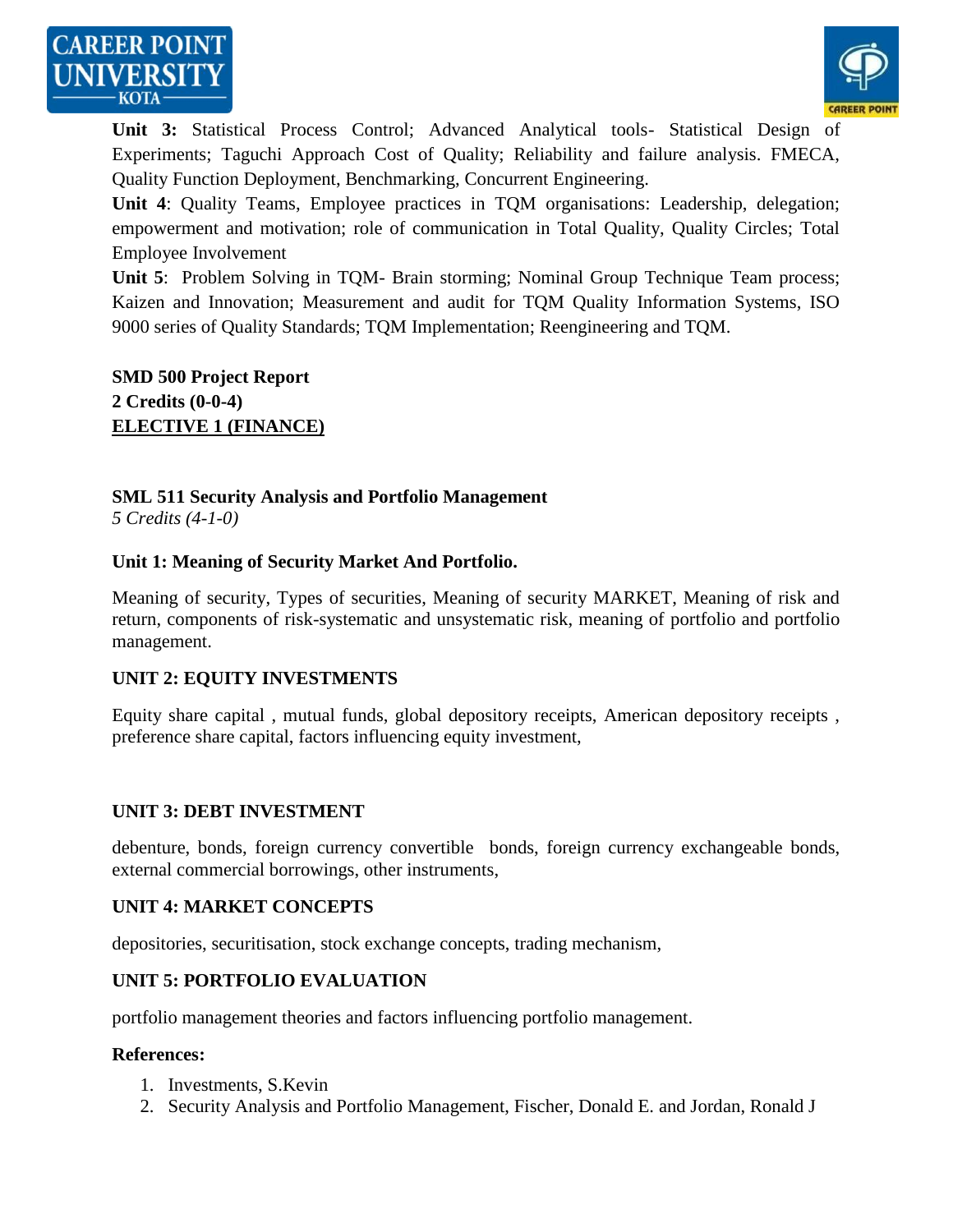



**SML 512 Banking Concept And Practice**

*5 Credits (4-1-0)*

# **UNIT 1: PRINCIPLES OF BANKING:**

Banker and customer definition, relationship between banker and customer, KYC guidelines, rights of the banker, obligations of the banker, duties of the customer, rights of the customer, termination of banker-customer relation. Payment of collection of cheque - duties and responsibilities of paying and collecting banker, Endorsements, forged instruments - bouncing of cheques and their implications.

# **UNIT 2: BANKING OPERATIONS:**

Deposit accounts for various types of customers, documents required for opening of account, various type of loan facilities- home loan, personal loan, vehicle loan, agriculture finance, SME lending, Tiny sector financing, credit cards. Other services offered by a bank, management of NPA's.

# **UNIT 3: ROLE OF TECHNOLOGY IN BANKING:**

Banking software, E-Banking - Core Banking - Electronic products - Electronic payment system - Online Banking - Electronic fund transfer system: RTGS & NEFT, Automatic teller machines, mobile banking, role of clearing houses.

# **UNIT 4: RISK MANAGEMENT IN E-BANKING:**

Various types of risk in e-banking, causes of risk in e-banking, recommendation of basel committee for risk management in e-banking, Security Consideration in E-Banking.

# **UNIT 5: RURAL BANKING IN INDIA:**

Rural finance and rural banking in India, various types of products in rural banking, regional rural banks in India. sources of rural finance, National Bank for Agriculture and Rural Development (NABARD), challenges in rural banking in India.

## **Books Recommended:**

- 1. Varshney. P.N. Banking Law and Practice
- 2. Paramemeswaran, R & Natarajan, R Indian Banking
- 3. Vaish, M.C Money, Banking and International Trade

# **ELECTIVE 2 (HUMAN RESOURCE)**

## **HRL301 Compensation Management**

**5 Credits (4-1-0)**

**Unit 1 Compensation** - Definition - classification - types - incentives - fringe benefits Compensation objectives, nature of compensation, compensation responsibilities.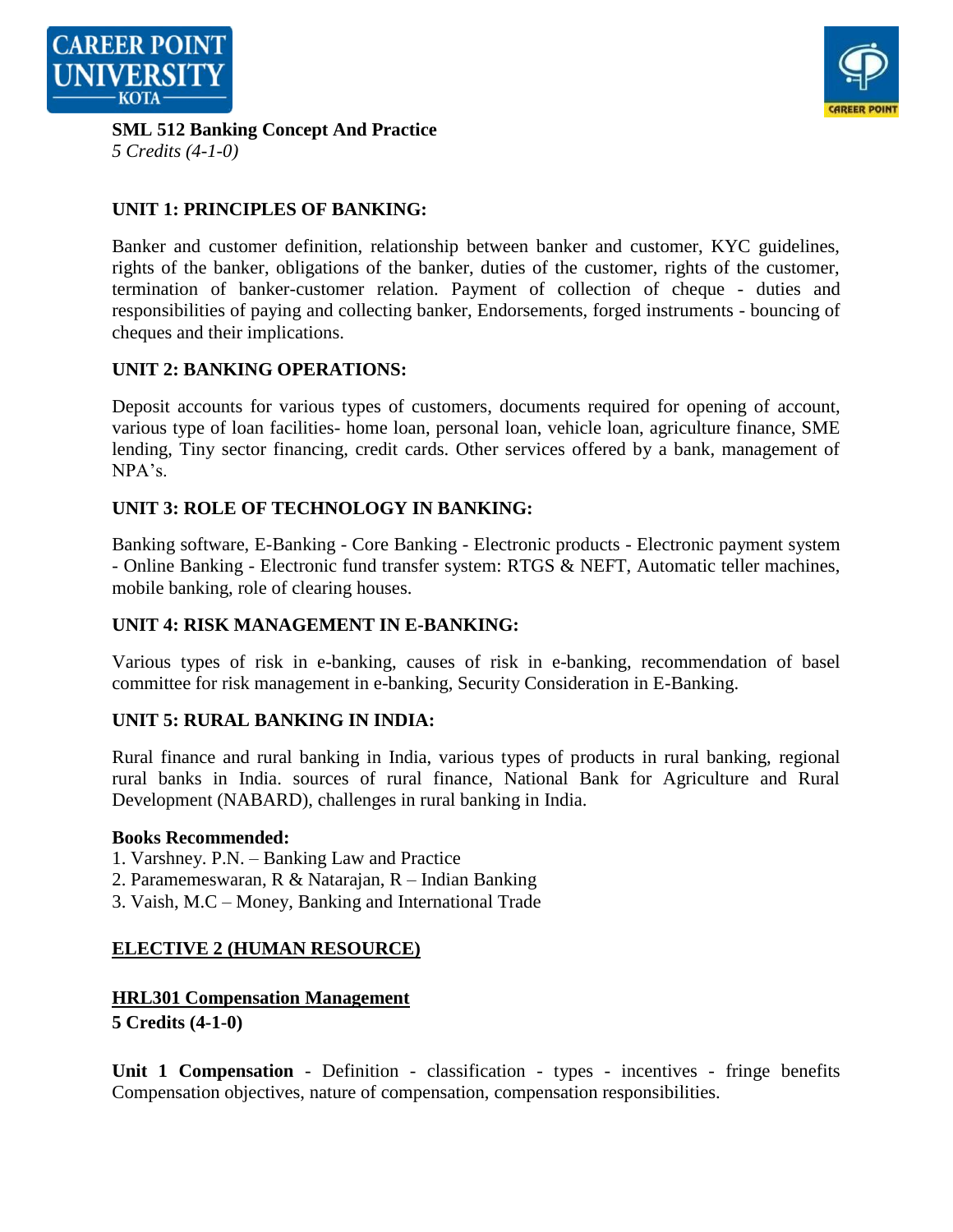



**Unit II Compensation system design issues:** Compensations Philosophies, compensation approaches, decision about compensation, compensation- base to pay, individual Vs team rewards, Perceptions of pay Fairness, legal constraints on pay systems.

**Unit III Managing Compensation**: Strategic Compensation planning, determining compensation-the wage mix

**Unit IV Job Evaluation** - Definition - Traditional & new Techniques - Performance Appraisal basic concepts - performance standard - Appraisal methods

**Unit V Theories of wages** - wage structure - wage fixation - wage payment - pay - commission - performance based pay system - incentives - Wage Boards - Compensation Management in Multi-National organizations. Law Related to Working Hour Conditions & Employment, Factories Act 1948, Shop & Establishment Act. Law Related Social Security, Employee Provident Funds (& Misc. Provisional 1952 ) , Workmen's Compensation Act 1923, Employee State Insurance Act 1940.

#### **Recommended Readings:**

- Richard. I. Henderson: compensation management in a knowledge based world prentice hall.
- Richard thorpe & gill homen : strategic reward systems prentice-hall.
- Industrial &Labour Laws- S.P Jain.
- Henderson, R.I. (2003). Compensation Management in a Knowledge Based World. New Delhi: Pearson Education.
- Lawler, E. E (2000). Rewarding Excellence: Pay Strategies for New Economy. California: Jossey.
- Employment Law N.D Kapoor.

# **SML 532 APPROACHES TO HUMAN RESOURCES DEVELOPMENT**

## **5 Credits (4-1-0)**

**Unit 1**: Learning through training. Training methods, performance appraisal process, methods of performance appraisal.

**Unit 2**: Training, Process of Executive Development, Performance Appraisal – Meaning & Benefits.

#### **Unit 3**: **Performance, competence and skill based pay**

Introduction, pay-types, pay-competence related pay-skill based pay-incentives scheme; shopfloor incentives-payments by results-sales force incentives schemes-executive pay team based party: profit sharing-gain sharing-employees stock ownership plan (ESOP). Recent trends in performance Appraisal system: Future Performance appraisal system: Introduction-recent trends in performance appraisal system: Number –less performance appraisals, subordinate appraisals, upward feed back-other trends in present scenario.

## **Unit 4: Career Management**

Importance of Career Management in Organizations: Increased Competition in Organizations, Structural Changes, Increased Insecurity in Jobs – Major Career Transitions: Promotions,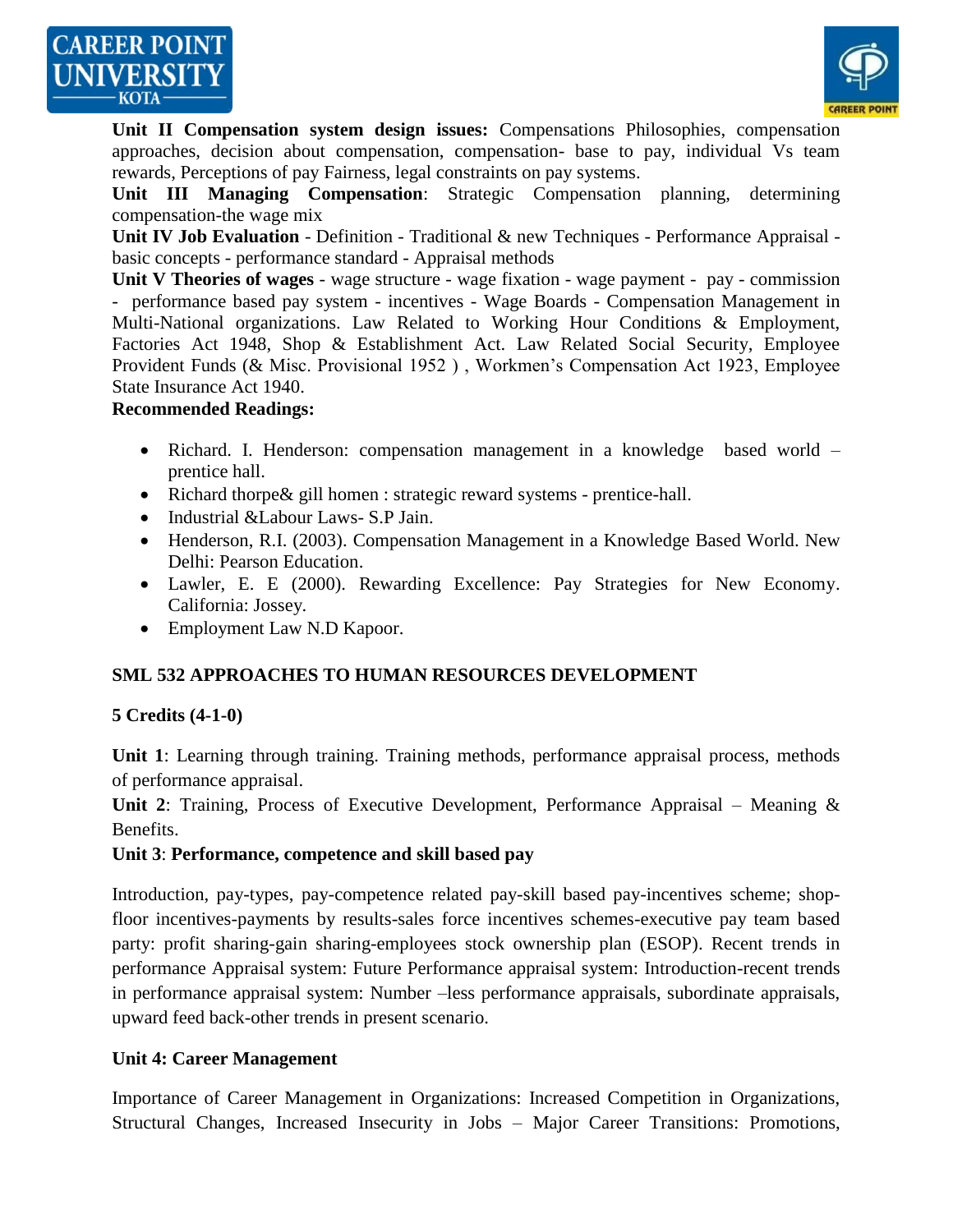



Demotions, Transfers and Relocations – Types of Corporate Career, Management: Self Assessment, Career Planning, Succession Planning, Job Rotation.

**Unit 5**: **Human Resource Forecasting** Human Resource Forecasts: Forecasting External Human Resource Supply – Forecasting Internal Human Resource Supply: Management Inventories, Succession Planning. Skill inventories, Replacement Charts – Strategic Issues in Forecasting Human Resource Supply: Make Vs Buy, Investing in Training Facilities, Franchisee Model of Training, International Presence – Utilization of Supply Forecasting Techniques – Techniques for the Demand Forecasting of Human Resources: Delphi Method, Expert Consensus, and Time Series – Strategic Issues in Demand Forecasting for Human Resource Supply – Utilization of Demand Forecasting Techniques.

#### **Recommended Readings:**

# **ELECTIVE 3 (MARKETING)**

# **MKL 301 Fundamentals of Digital Marketing:**

5 Credits (4-1-0)

**Unit 1: Introduction of Digital Marketing:** Channels/Types of DM: Search Engine Marketing / Optimization, PPC, Public Relation, Social Media Marketing, Content Marketing, Affiliate Marketing, Visual Marketing, E-Mail Marketing, Inbound Marketing.

**Unit 2: Affiliated Marketing:** Affiliate Types, Selection Affiliate Network Analysis, Role of Affiliate Marketing in The Marketing Mix, Keeping Content Alive in The Affiliate Channel.

**Unit 3: Content Marketing:** Definition of Content Marketing, History & Evolution of Content Marketing, Objectives, Methodology. Benefits and Strategy of CM, Business objectives of Content Marketing.

**Unit 4: Social Media Marketing:** Overview, history, How Social Media Marketing Differs from Traditional Marketing, Planning for Social Media Marketing- The Social Media Marketing Planning Cycle ,Target Market Identification, Social Media Marketing Ethics.

**Unit 5: Campaign Measurement & Experimentation:** Online Advertising, Advertising Effective Measurement, Behavior-based inference , Online privacy and policy implications.

## **SML 522 Retail Practice In India**

## **5 Credits (4-1-0)**

# **Unit 1: Introduction to Retailing**

Concept of retailing, Functions of retailing, Terms & Definition, Retail formats and types, Retailing Channels, Retail Industry in India, Importance of retailing, Changing trends in retailing.

## **Unit 2: Understanding the Retail Customer and Market**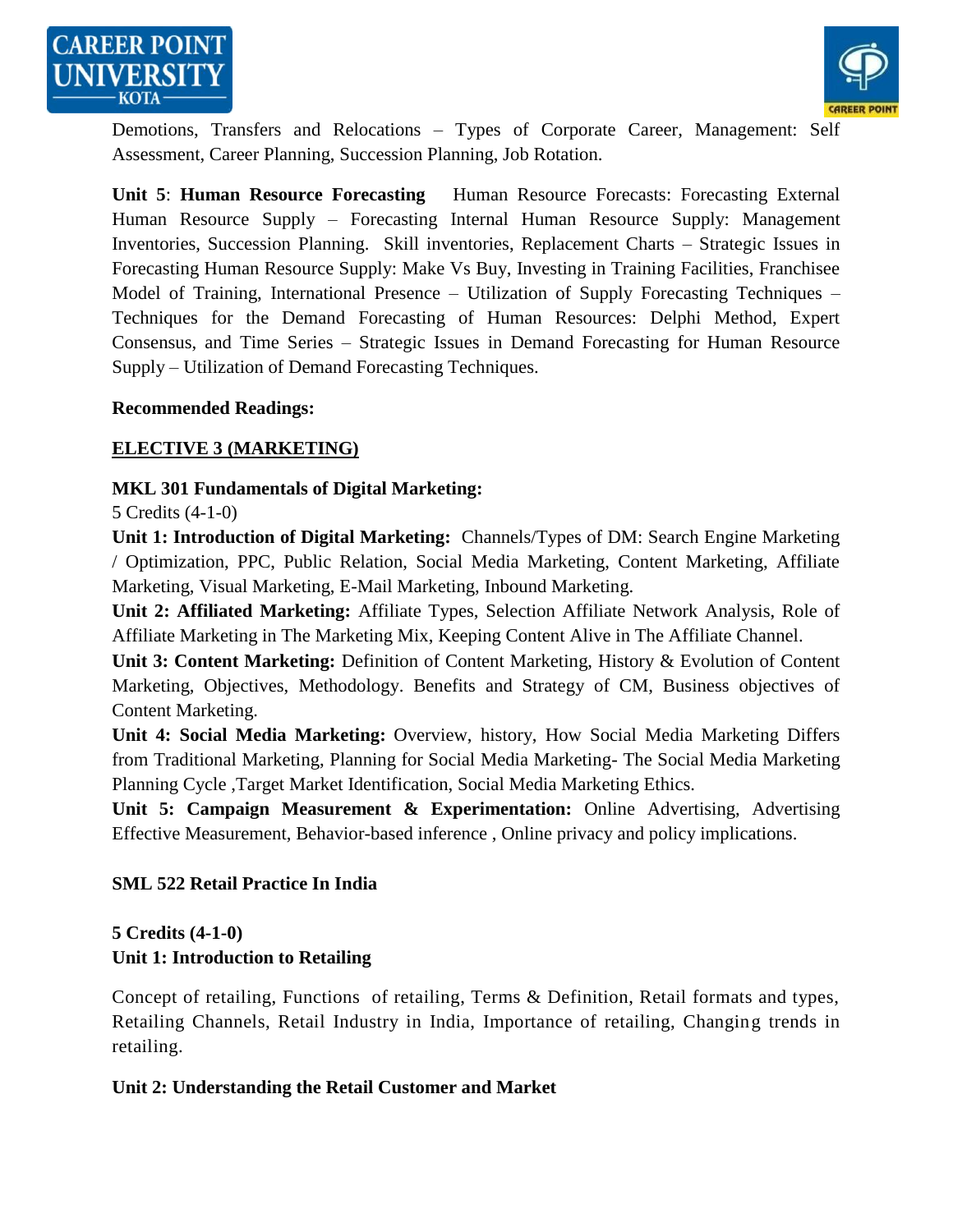



Retail consumer behavior, Factors influencing the Retail consumer, Customer decision making process, Types of decision making, Market research for understanding retail consume. Market Segmentation and its benefits, Kinds of markets, Definition of Retail strategy, Strategy for effective market segmentation, Strategies for penetration of new markets, Growth strategies, Retail value chain.

## **Unit 3: Retail Location Selection and Merchandise Management**

Importance of Retail locations, Types of retail locations, Factors determining the location decision, Steps involved in choosing a retail locations. Meaning of Merchandising, Factors influencing Merchandising, Functions of Merchandising Manager, Merchandise planning, Merchandise buying, Store layout and Design, Visual Merchandising.

## **Unit 4: Retail Operations Pricing and promotion**

Store administration, Premises management, Inventory Management, Store Management, Receipt Management, Customer service, Retail Pricing, Factors influencing retail prices Pricing strategies. Promotions Strategy, Retail Marketing Mix, Retail Communication Mix.

## **Unit5: Emerging trends in retailing**

Changing nature of retailing, Organized retailing, E-tailing, Challenges faced by the retail sector

#### **Suggested Reading**

- Retail Management A Strategic Approach Berman, Barry and Joel R Evans- Prentice Hall, Seventh edition, 1998
- Economic Times intelligence Group Retail 2000-01 The Economic Times Knowledge Series
- Retail Management Hastey and Ron James Reardon McGraw Hill, International Edition, 1997
- Retailing Management, 3e Levy, Michel Barton A Weitz- Irwin McGraw Hill

#### **Examination Policy for Session 2018-19**

**Course Scheme: -** Semester Scheme

| <b>Exam Type</b> | <b>Marks</b><br>(Theory) | Assignment | <b>Activity</b> | <b>Total Marks</b> |
|------------------|--------------------------|------------|-----------------|--------------------|
| Minor            | 20 Marks                 | 10         |                 | 30 Marks           |
| Major            | 50 Marks                 | 10         | 10 Marks        | 70 Marks           |
| Practical        |                          |            |                 | 50 Marks           |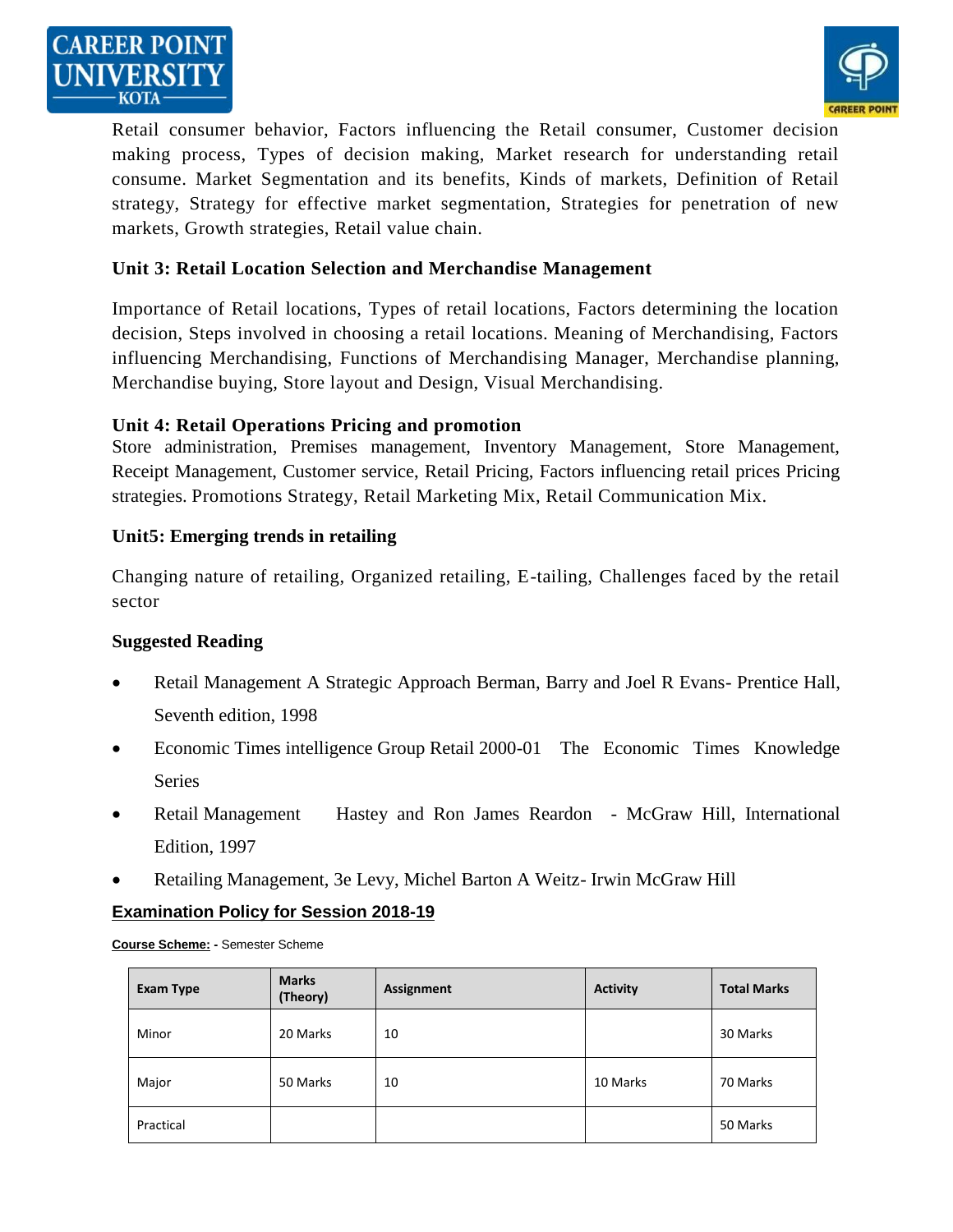



| <b>Grand Total</b> |  |  |  | 150 Marks |
|--------------------|--|--|--|-----------|
|--------------------|--|--|--|-----------|

#### **Practical Evaluation:-**

- 1. A internal regular assessment will be done having 60% weightage of total marks.
- 2. A practical exam will be conducted of 40% weightage as an end term exam.

#### **Re Major Policy:**

- 1. A final 100 marks exam will be conducted.
- 2. Student can get B to D & F Grade as student gets in examination as per obtained marks.
- 3. No Re-Minor cases will be entertained.

#### **Summer Examination Policy:**

- 1. Student can appear in the summer exam if he/she is having F grade in any subject.
- 2. A paper of 100 marks exam will be conducted.
- 3. Student can register maximum 8 subjects for summer exam.
- 4. Student can get any grade as he or she get in examination as per his or her marks obtained.

# **COURSE STRUCTURE FOR BBA 6th SEMESTER**

|                                  | <b>COURSE</b>                 | <b>BBA 6TH SEMESTER</b>                                    | L                      | T            | $\mathbf{P}$ | $\mathbf C$      |
|----------------------------------|-------------------------------|------------------------------------------------------------|------------------------|--------------|--------------|------------------|
|                                  | <b>CODE</b><br><b>SML 601</b> | <b>FUNDAMENTALS OF</b><br><b>LEADERSHIP</b>                | 3                      | $\mathbf{1}$ | $\mathbf{0}$ | $\blacktriangle$ |
|                                  | <b>SML 602</b>                | <b>INDIAN ECONOMY</b>                                      | 4                      | $\mathbf{1}$ | $\mathbf{0}$ | 5                |
|                                  | <b>SML 603</b>                | <b>EXPORT, IMPORT POLICY AND</b><br><b>DOCUMENTATION</b>   | 4                      | $\mathbf{1}$ | $\mathbf{0}$ | 5                |
|                                  | <b>SML 604</b>                | <b>INSURANCE AND RISK</b><br><b>MANAGEMENT</b>             | $\boldsymbol{4}$       | $\mathbf{1}$ | $\mathbf{0}$ | 5                |
| <b>ELECTIVE 1</b><br>(FINANCE)   | <b>SML 611</b>                | <b>INDIAN FINANCIAL SYSTEM</b>                             | $\boldsymbol{4}$       | 1            | $\mathbf{0}$ | 5                |
|                                  | <b>SML 612</b>                | <b>INTERNATIONAL FINANCIAL</b><br><b>MANAGEMENT</b>        | $\boldsymbol{\Lambda}$ | 1            | $\mathbf{0}$ | 5                |
| <b>ELECTIVE 2</b><br>(HUMAN      | <b>SML 631</b>                | <b>LABOUR LAW AND INDUSTRIAL</b><br><b>RELATIONS</b>       | $\blacktriangle$       | $\mathbf{1}$ | $\mathbf{0}$ | 5                |
| <b>RESOURCE</b> )                | <b>SML 632</b>                | <b>HRP AND CHANGE</b><br><b>MANAGEMENT</b>                 | $\boldsymbol{\Delta}$  | $\mathbf{1}$ | $\mathbf{0}$ | 5                |
| <b>ELECTIVE 3</b><br>(MARKETING) | <b>SML 621</b>                | <b>INDUSTRIAL MARKETING</b><br><b>CONCEPT AND PRACTICE</b> | $\boldsymbol{\Delta}$  | 1            | $\mathbf{0}$ | 5                |
|                                  | <b>SML 622</b>                | <b>ADVERTISEMENT PRACTICE</b>                              | $\boldsymbol{4}$       | $\mathbf{1}$ | $\mathbf{0}$ | 5                |
|                                  |                               | <b>TOTAL</b>                                               |                        |              |              | 29               |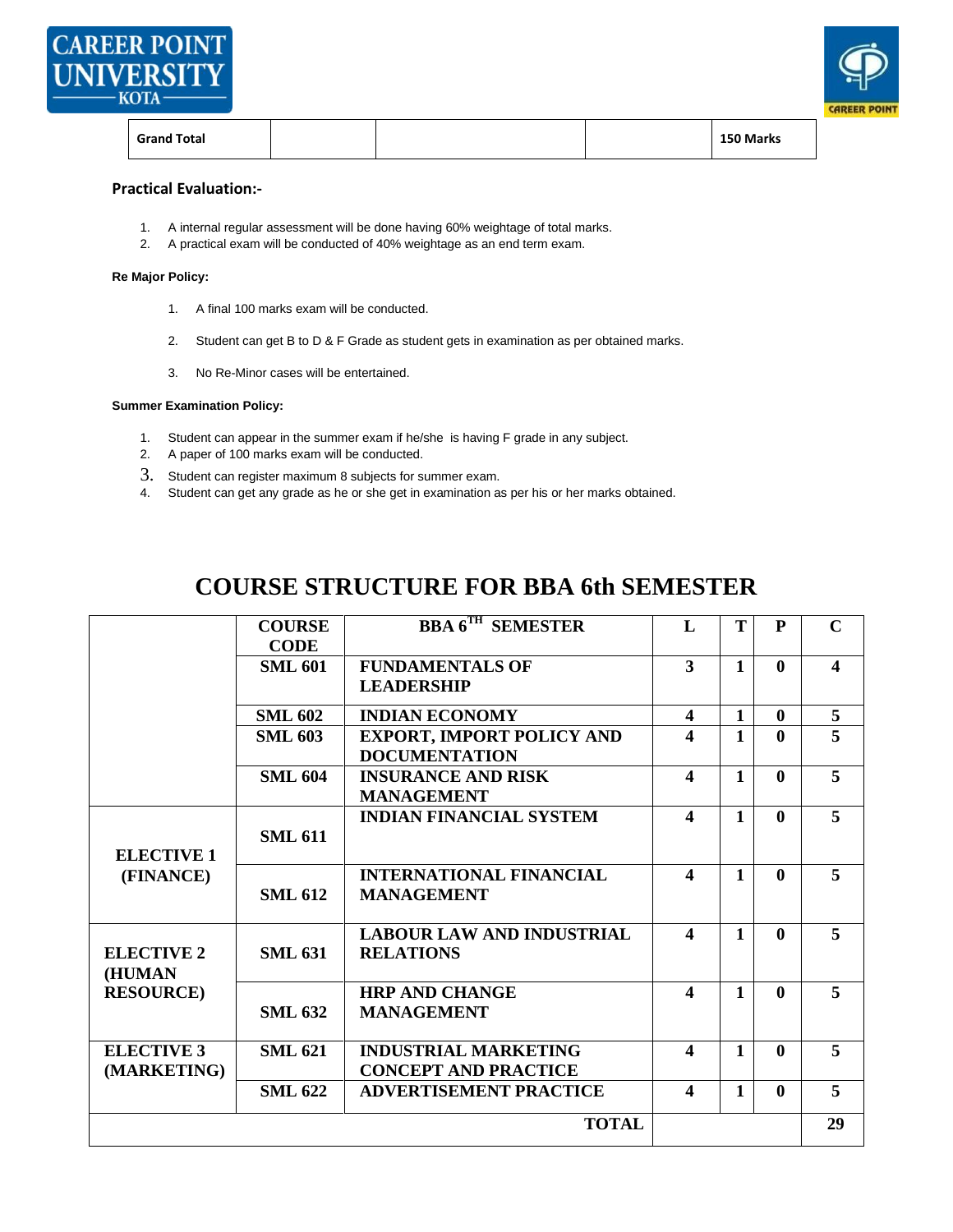



#### **SML 601 FUNDAMENTALS OF LEADERSHIP**

**Unit 1 Leadership and Change Management:** Leadership Skills, , Visioning Skills, Persuasion Skills, Motivation Skills, Conflict Resolution Skills, Leadership Tactics, Change Management Skills, Factors Resisting Change, Skills to Implement and Communicate Change, Leader as a Change Agent, Crisis Management Skills, Types of Crisis, Preventing a Crisis, Identify a Crisis Resolving the Crisis, Communication in Crisis Management.

#### **Unit 2 Introduction and Theories of Leadership**:

Evolution of leadership theories – trait theories, behavioral theories , Contingency Approaches to leadership, Fielder's Contingency Model, path – goal theory – Attributes of effective Leaders Leadership styles – Authoritative styles,Coaching Style, pacesetting style, expert styles, manipulative styles, Participative style, leader as an announcer, seller, clarifier, equal partner, follower – the Impact of leadership styles.

#### **Unit 3 Cross Cultural Team Management**

Working with international teams—groups process during international encounters—conflicts and cultural differences—understanding and dealing with conflicts—developing intellectual relationships.

#### **Unit 4 Path to Leadership Learning, the learning organization** –

Innovative learning, learning from others experiences, through analysis, through formal and informal means, Demystifying Coaching, the leader as a coach, Developing Performing Teams Moving from command and control to team work, Leadership Succession, Leadership succession – an overview, Importance of the right CEO, Insider Vs Outsider

#### **Unit 5 Classification of leaders**

Characterstics & Operating style of level 5 leaders.Characterstics & Operating style Transactional leaders, Transformational leaders & Charismatic leaders.

#### **Suggested Reading:**

- Creative Leadership Rustom s Davar UBS Publishers & Distributors
- Organizational Behavior Fred Luthans/Tata Mc Graw Hill
- Leadership: Research Findings, Du Brin A J Houghton Miffin Company, 1998 Practice and Skills
- Managing Change–A Human Resource Thornhill A, Lewis P, millmore M
- Strategy Approach & Saunders M Prentice hall, 2000
- Inspiring Leadership John Adair Viva Books Private Ltd. –First Indian Edition 2003

#### **SML 602 INDIAN ECONOMY**

**5 Credits (4-1-0)**

#### **Unit 1: Structure of Indian Economy**

Nature of Indian economy, Concept of Economic Growth, Economic Development, Growth and Development. Basic Characteristics of Indian Economy and structure of Indian Economy (Primary Sector, Secondary Sector & Tertiary Sector). Trends of National Income Occupational Distribution, Work Force Participation and Changes in Occupational Structure in India.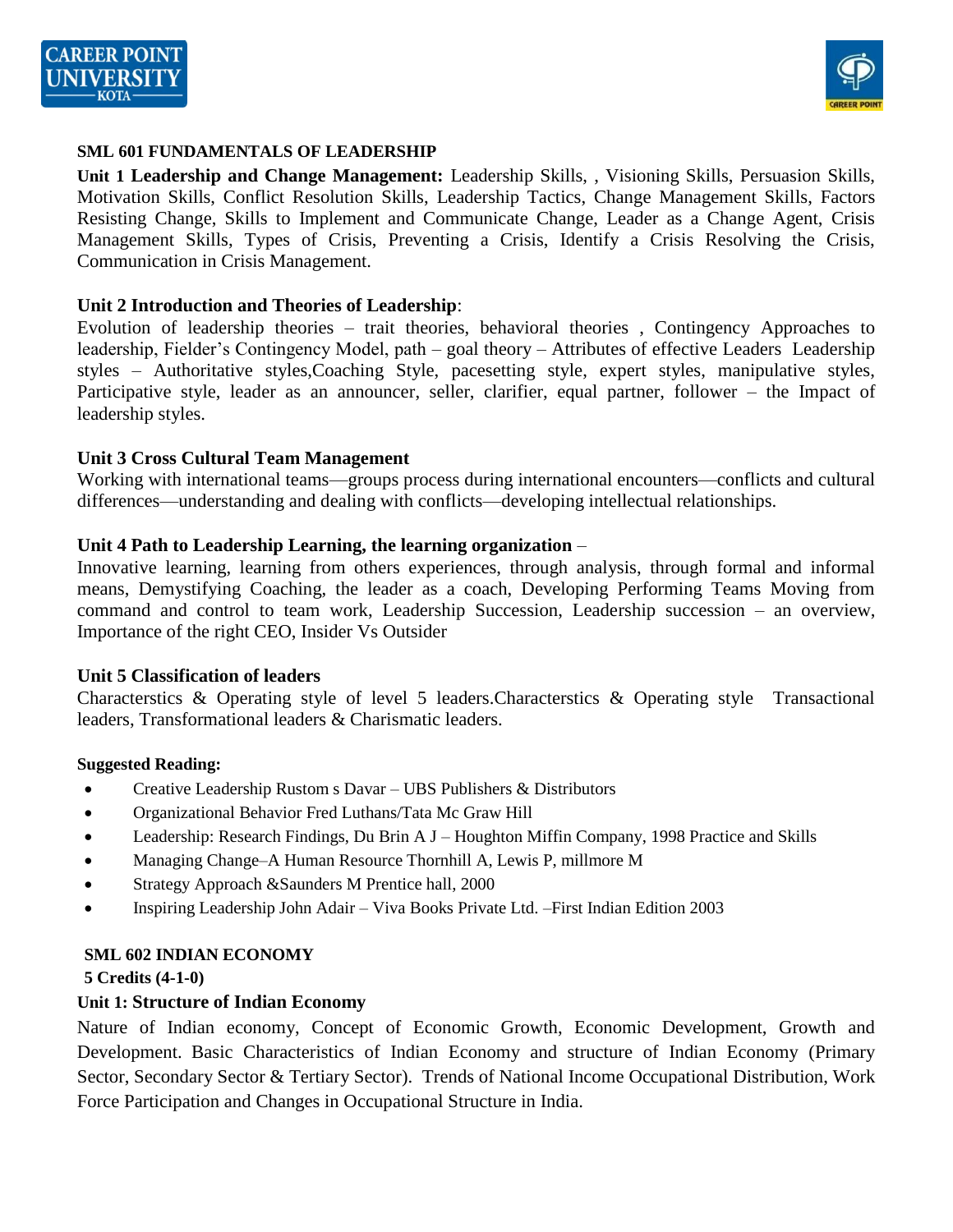



# **Unit 2: Economic Planning and Strategy of planning**

Meaning and nature of economic planning, important feature of Indian plans, Objective of Indian planning, Evaluation of the objectives of economic planning. Strategy of India's development plans (Earlier phase) & new development strategy. Journey of Five years plans to NITI Aayog.

#### **Unit 3: Problems in Indian Economy**

Poverty, Inequality, Parallel Economy, Unemployment, Concentration of Economic Power, Poverty and trickle down in the rural sector, Low Capital Formation and Industrial Sickness. Present Economic Policy, Main feature of Globalization, Expansion of Private sector, more market orient approach. Income distribution system, Black economy in India.

## **Unit 4: Indian Economy & Foreign Trade**

India's foreign trade: Values, composition and direction, Balance of Payment, Balance of Trade, Export Import Policy (2002-207), India's exchanges rate policy, foreign exchange reserves and capital account convertibility, Foreign Exchange Management Act (FEMA), Export Promotion and Qualitative Restrictions.

## **Unit 5: Indian Economy – Emerging Issues**

WTO & Indian Economy (Emerging Areas), GATT, TRIMS, TRIPS, Foreign Direct Investment, Portfolio Investment & Foreign Institutional Investors and Capital markets in India.

#### **Suggested Readings:**

- Datt R. & K.P.M. Sundram; Indian Economy; S. Chand & Co.Ltd, New Delhi.
- Dhingra I.C. (2001); The Indian Economy; Environment and Policy, Sultan Chand and Sons; New Delhi.
- Agrawal A.N.; Indian Economy Problems of Development Issues of Indian Economy, Manan Prakashan.

#### **SML 603 EXPORT IMPORT POLICY AND DOCUMENTATION 4 Credits (3-1-0)**

#### **Unit 1 Introduction to Export Management:**

Definition of Export, Benefits arising from Export, Export Prospect for Small Firms, Importance of Exports to India, Process of Export Marketing, Sources of Export Information, Important Publications, Important Organizations, Direction of Exports from India, Recent Trend in India's Export.

#### **Unit 2 Selection of Products and Identification of Export Markets:**

Raising of an Export firm and registration formality like IEC Code, Opening of Bank Account, Sales Tax Registration, RCMC, Choosing a Product, Methods of Identifying Export Winners, Suitability of a Product for a company, Selecting Products for Manufacturing and Export, Selection of Export Markets, Criteria for Grouping Countries.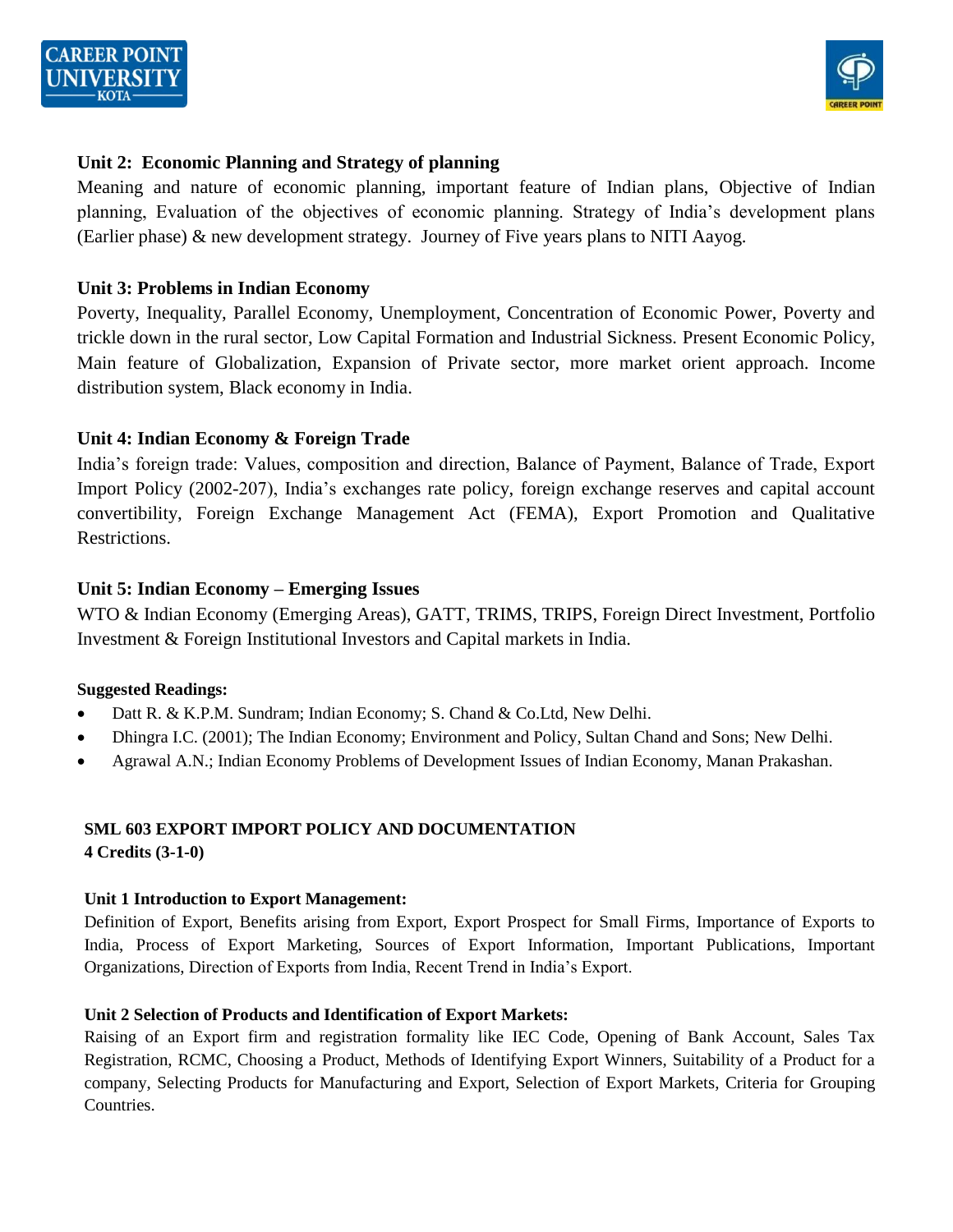



#### **Unit 3 Export Marketing Channels and Export Sales Contract:**

Concepts of Distribution Channels, International Channels Distribution, Agents in Exporting, Methods of Locating and Selecting an Agent, Signing the agreement, Nature of Exports Sales Contract, Important Incoterms, Settlement of Disputes, Terms of Payment in Export.

#### **Unit 4 Export Finance and Pricing, Pre-shipment Finance:**

Post-shipment Finance, Special Financial Facilities, Export Import Bank of India, E.C.G.C. Export Pricing, Mechanism of Price Fixation, Benefits to India Exports.

#### **Unit 5 Formalities of Registration and Export Documentation:**

Naming the Enterprise, form of Ownership, Opening a Bank Account, General Registrations, Registrations with RBI, Registration with Licensing Authorities, Registration with Appropriate EPC' /CB's Defining Export Documentation, Main Commercial Documents, Additional Commercial Documents, and Statutory Documents for Exports Country, Statutory Documents for Imports Country and Documents for Claiming Export Benefits.

#### **Reference Books:**

- **1.** Varshney R.L., Bhattacharya B, *International Marketing Management*, S. Chand.
- **2.** Daniels, *International Business*, Pearson Education.
- **3.** Black J., *International Business Environment*, Prentice Hall.
- **4.** *Nabhi's Manual for Exports*.

#### **SML 604 INSURANCE AND RISK MANAGEMENT**

#### **5 Credits (4-1-0)**

**Unit 1: Overview Overview of Insurance & financial security** – the role of insurance in financial system – classification of risks – risk management & insurance–An overview of the Insurance System – principles of Insurance– difference between Life & General Insurance–Recent developments.

**Unit 2**: **Principles & Products of Life Insurance** Modern concepts of Life insurance–Three basic principles of Life insurance. Basic elements of the Life Insurance products – features of term Insurance–features of endowment Assurance–Life cover

**Unit 3: Life Insurance premium & policy services Factors that affect premium** – mortality statistics – methods of providing life insurance protection – valuation – surplus and its distribution.

#### **Unit 4**: **Introduction of different enactment for insurance**:-

Essential Feature of Insurance Contracts, Salient Features of

- 1. Insurance Act. 1938
- 2. LIC Act. 1956
- 3. GIC Act. 1972
- 4. IRDA Act. 1999
- 5. Consumer Protection Act. 1986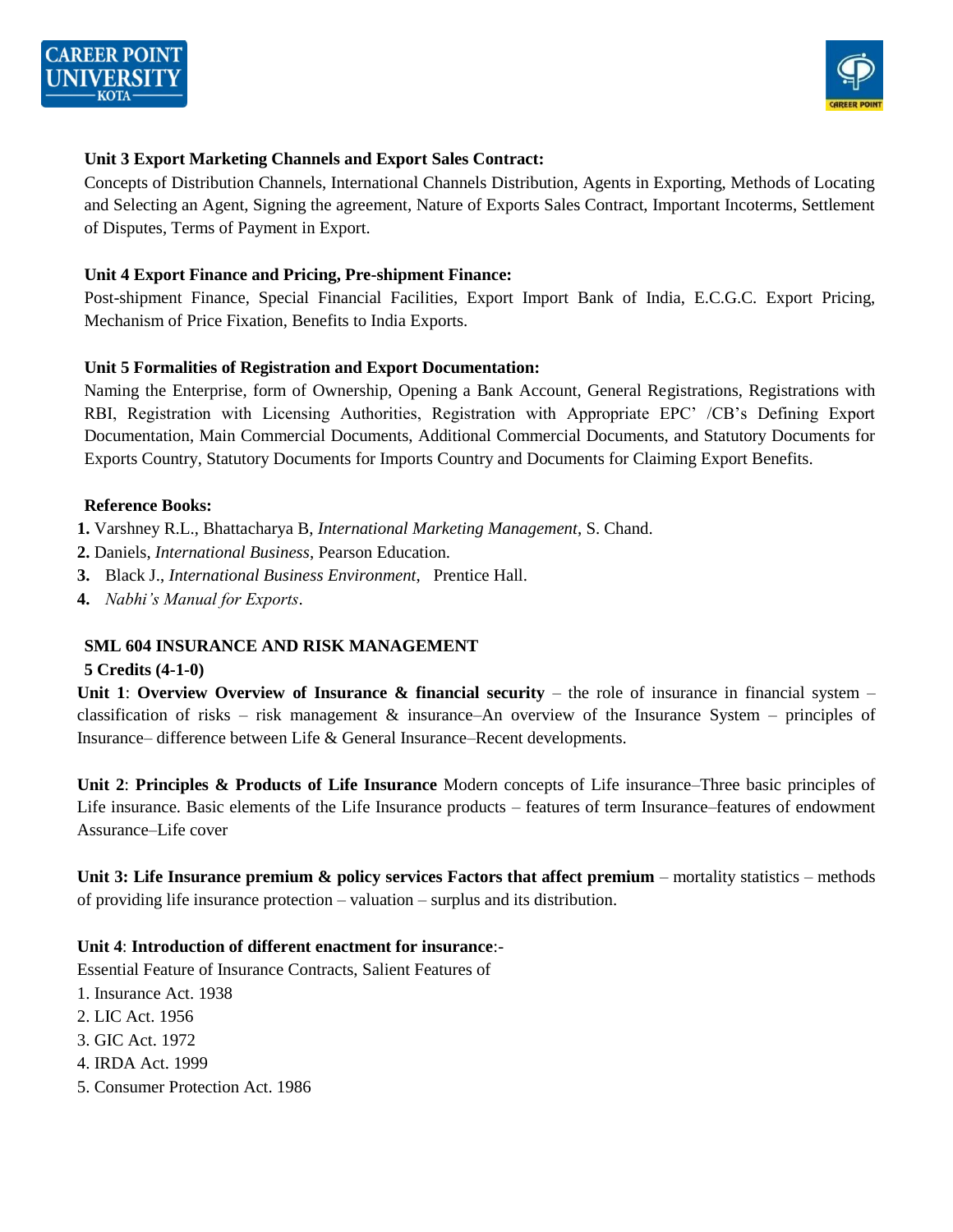



**Unit 5**: **Introduction to commercial General insurance Historical background** – General Insurance Corporation of India – general Insurance after nationalization – current scenario – commercial General Insurance vs. Personal General Insurance.

#### **Suggested Reading:**

- Economics for Life Insurance S.S Huebuer
- Life & Health Insurance Herald Skipper Jr., Kemmeth Black Jr.
- Life Insurance Mc Gill
- General Insurance Bernard Benjamin
- General Insurance Principles A.S Arnold
- Introduction to General Insurance Nick Holyoake

# **ELECTIVE 1 (FINANCE)**

# **SML 611 INDIAN FINANCIAL SYSTEM**

**5 Credits (4-1-0)**

#### **Unit 1: of financial system**

Meaning, significance and components of Indian financial system, Phase of Indian financial system, Formal and informal financial sectors, components of the formal financial system, Function of a financial system, Financial system and the economy.

## **Unit 2: Financial institution**

Development of financial institutions, introduction and evaluation of development banks, Changing role of development financial institutions, IFCI, Small industrial development bank of India, IDFC, NABARD, and Export and import bank of India, Banking and non-banking institutes.

## **Unit 3:Financial Markets**

Money market- function of the money market, benefits and efficient money market, Indian money market, role of RBI in the Money market, steps to develop money market in India. Money market instruments-Treasury Bills, Commercial paper, certificate of deposits, Call / notice money market, Money market derivatives, overview of the money market. Capital Market, history of capital market, primary market, Secondary market, derivatives markets in India.

## **Unit 4: Financial Services**

Investment Banking- Function of investment banks, types of investment banks, Investment banking services. Merchant banking services. SEBI- appointment of lead merchant bankers, responsibility of lead managers, Acquisition of share prohibited, Disclosure to the SEBI, Depositaries and custodians-Depository system, NSDL and CDSL, demat account, SHCIL, credit rating.

## **Unit 5: Financial Regulation**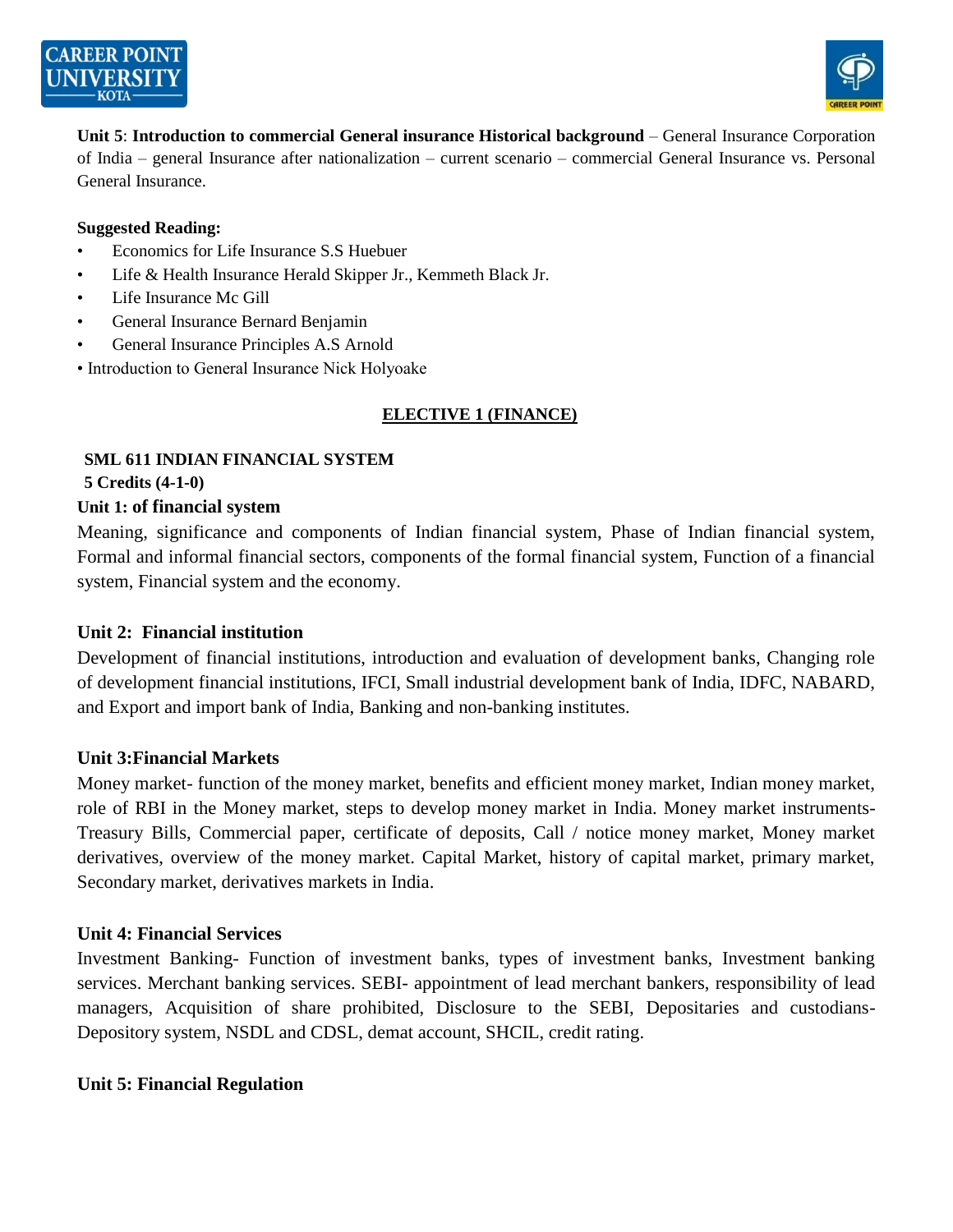



Regulation of the capital market, securities and exchange board of India(SEBI). RBI- objective the RBI, organisation of the RBI, Subsidiaries, Legal framework, Main function of the RBI, Role of the reserve bank of India, Conclusion.

#### **Suggested Readings**:

- The Indian Financial System: Market, Institutions and Services, Bharti. V. Phatak , Pearson Publications
- Indian Financial System,  $7<sup>th</sup>$  edition, M.Y. Khan,  $7/E$

#### **SML 612 INTERNATIONAL FINANCIAL MANAGEMENT**

#### **4 Credits (3-1-0)**

#### **Unit 1 Introduction**

Globalization and the Multinational Firm

#### **Unit 2: Foreign Exchange Markets**

Balance of Payments, the Foreign Exchange Market, Market players, Spot rates, forward rates and foreign exchange swaps, A model of foreign exchange markets: interest parity, Real monetary assets, interest rates and exchange rates, Foreign Exchange Intervention

#### **Unit 3: International Capital Markets**

International Capital Market, International Credit and Money Markets, International Bond Market, International Equity Markets, Globalization and Market Integration

#### **Unit 4: Hedging and Risk Management**

Risk Management and Hedging Strategies, Forecasting Exchange Rates, Measuring Exposure to Exchange Rate Fluctuations, Foreign currency futures and options, Managing Transaction Exposure, Managing Economic and Translation Exposure

#### **Unit 5: Strategic Decision-Making in International Finance**

Foreign Direct Investment, Financing in the Short-Term and in the Long-Term, Managing Net Working Capital, International Trade Finance

## **Suggested Reading:**

- MADURA, International Corporate Finance, South Western College, 11/e, 2011
- BEKAERT and HODRICK, International Financial Management, Prentice Hall, 2011 **ELECTIVE 2 (HUMAN RESOURCE)**

# **SML 631 LABOUR LAW AND INDUSTRIAL RELATIONS**

**5 Credits (4-1-0)**

## **Unit 1: Job Evaluation**

Definition – objectives – principles – methods, ranking, classifications, factor comparison method and point rating method.

**Unit 2: Labour law :- Introduction and scope,** Meaning , nature , Growth of labour legislation in India. Labour policy in India. Duties of labour courts , tribunals and national tribunals. Grievance Redressal Machinery.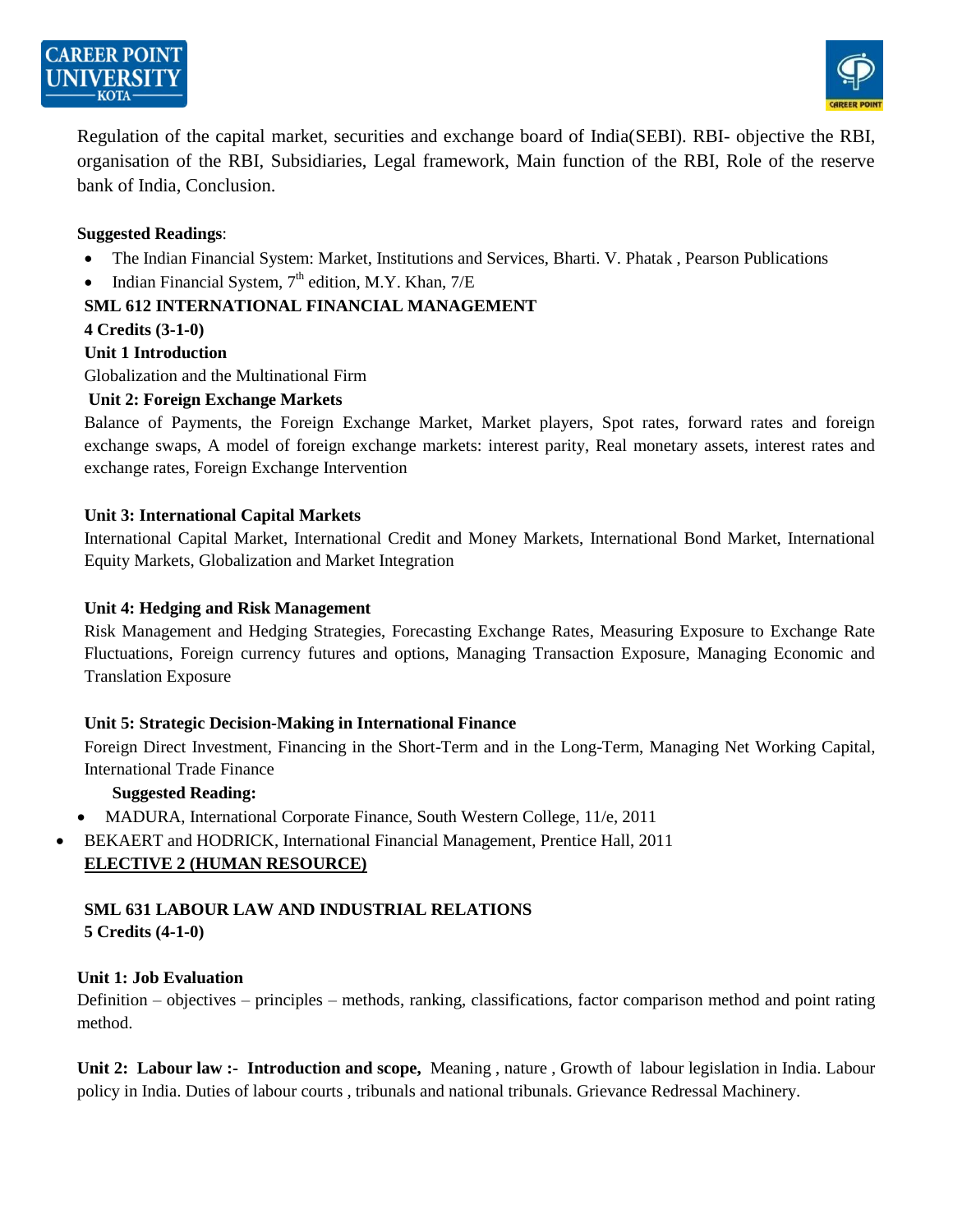



Labour laws Act 1988- Aims, Objects, definitions. Amendment of certain labour laws.

**Unit 3: Historical Development of payment systems**-Basic concept: definition of compensation, wages, salaries and wage rates. Employees' State Insurance Act, 1948 (ESI Act), Payment of Gratuity Act, 1972 (PG Act), Payment of Wages Act, 1936, Minimum Wages Act, 1948, Payment of Bonus Act, 1965.

#### **Unit 4: Industrial Relations**

Trade union growth, structure and strategies, employee organizations, and their working. Dispute and Settlement Machinery: Working of different dispute prevention and settlement machinery, industrial dispute patterns, labormanagement co-operation.

**Unit 5: Factories Act**, 1948, Industrial Employment (Standing Order) Act, 1936; Trade Union Act, 1926, Industrial Disputes Act, 1947.

#### **Suggested Reading:**

- 1. Compensation Management in Changing environment S.K Bhatia
- 2. Compensation & Reward System B.D Singh
- 3. Indrajeet Singh:Labour Laws
- 4. Mishra:Labour Legislation
- 5. Kumawat:Labour Legislation

# **SML 632 HUMAN RESOURCE PLANNING AND CHANGE MANAGEMENT**

# **5 Credits (4-1-0)**

#### **Unit 1: HR planning and corporate strategies:**

Definition and concept of HRP, benefits, process. HR planning and corporate strategies: HR planning as a strategic process-employees as resources-goal attainment, linking HR process to strategy, involvement in strategic planning process, strategic HR Planning model, staffing system.

#### **Unit 2: Job analysis and HR Forecasting**

Job analysis: meaning and definition, job analysis process, techniques of job analysis, methods and practice of job analysis, competency based approach.

HR Forecasting: Forecasting Manpower Needs, the Forecasting Process, Inventorying available talent, Projecting Future Talent Supply, forecasting Staffing Requirements. Index analysis-expert forecasts-delphi technique-nominal group technique-HR budget and staffing table, scenario forecasting, regression analysis.

#### **Unit 3: Introduction and Theories of Leadership**:

Difference between leadership and management, Organizing and staffing , evolution of leadership theories – trait theories, behavioral theories , Contingency Approaches to leadership, Fielder's Contingency Model, path – goal theory – Attributes of effective Leaders – self – Awareness, self – regulation, motivation, empathy, social skills. Leadership styles Leadership styles – Authoritative styles, autocratic style, Benevolent style, Coaching Style, Democratic style, pacesetting style, expert styles, manipulative styles, Bureaucratic style, Participative style, leader as an announcer, seller, clarifier, equal partner, follower – the Impact of leadership styles. Leadership skills  $\&$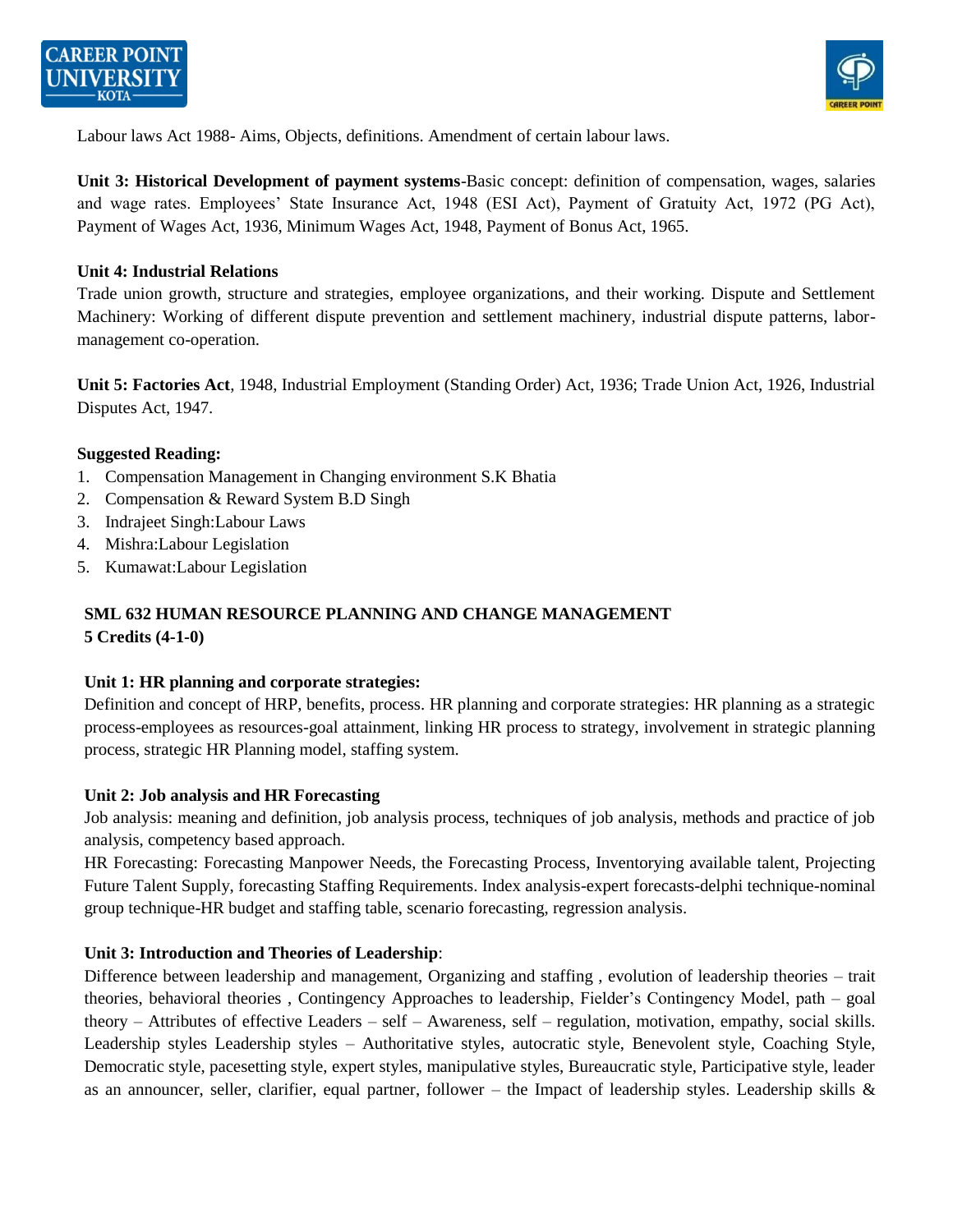

Tactics, Persuasion skills – Skeptics – how to persuade skeptics, Charismatic's – how to persuade Charismatics, Followers, Controllers, Thinkers. Motivational skills – methods of Motivation, Sharing the Burden of risk, motivating by caring, motivating people at different levels, motivating by setting difficult goals, motivate in times of emergency motivating frontline people. The Making of a Leader

#### **Unit 4: Path to Leadership Learning, the learning organization** –

Innovative learning, learning from others experiences, through analysis, through formal and informal means, Demystifying Coaching, the leader as a coach, Developing Performing Teams Moving from command and control to team work, Leadership Succession, Leadership

## **ELECTIVE 3 (MARKETING)**

## **SML 621 INDUSTRIAL MARKETING CONCEPT & PRACTICE**

**Unit 1:** Dimensions of industrial marketing- nature of industrial marketing, understanding industrial markets, the industrial marketing environment. Organizational buying and buyer behavior- the nature of industrial buying, the interpersonal dynamics of industrial buying behavior

**Unit 2:** Strategy formulation in the industrial market- the strategic planning process, assessing market opportunities, industrial market segmentation, target marketing and positions.

**Unit 3:** Formulating product planning- developing product strategy, strategic innovation and new product development. Formulating channel strategy- marketing channel participants, marketing logistics: physical distribution and customer service

**Unit 4:** Formulating marketing communication planning- developing the industrial sales force, planning organizing and controlling the selling function, managing advertising, sales promotion and publicity strategy

**Unit 5:** Formulating pricing policies- Price determinants: customers, competition and costs, pricing decision analysis. International industrial marketing- industrial marketing in the international environment

#### **Suggested readings:**

- Hawaldar, Krishna, K. Industrial marketing- text and cases. Tata McGraw Hill
- Webster, Frederic, E. Industrial marketing strategy. John Wiley & Sons

## **SML 622ADVERTISEMENT MANAGEMENT**

#### **5 Credit (4-1-0)**

## **Unit 1**: **Advertising Advertising Objectives and Planning**

Advertising as a management function, role of advertising in the marketing process. Consumer orientation in advertising, methods of classification, advertising's role in the society criticisms of advertising social; Advertising plan – The briefing process, production process. Types of advertising Consumer orientation in advertising, methods of classification. print advertising , electronics advertising, outdoor advertising, direct mail advertising.

## **Unit 2**: **Steps in advertising strategies & Views of Thinkers Creative strategy**:

Various appeals and execution styles, general idea of what great advertising thinkers say – both Indian and foreign. Sales promotions and consumer promotions Contests and conferences, advertising research, measurement of advertising effectiveness. Copy research, motivational research industrial advertising. Corporate in age building through effectiveness. Industrial advertising, public service advertising, advocacy advertising, social advertising.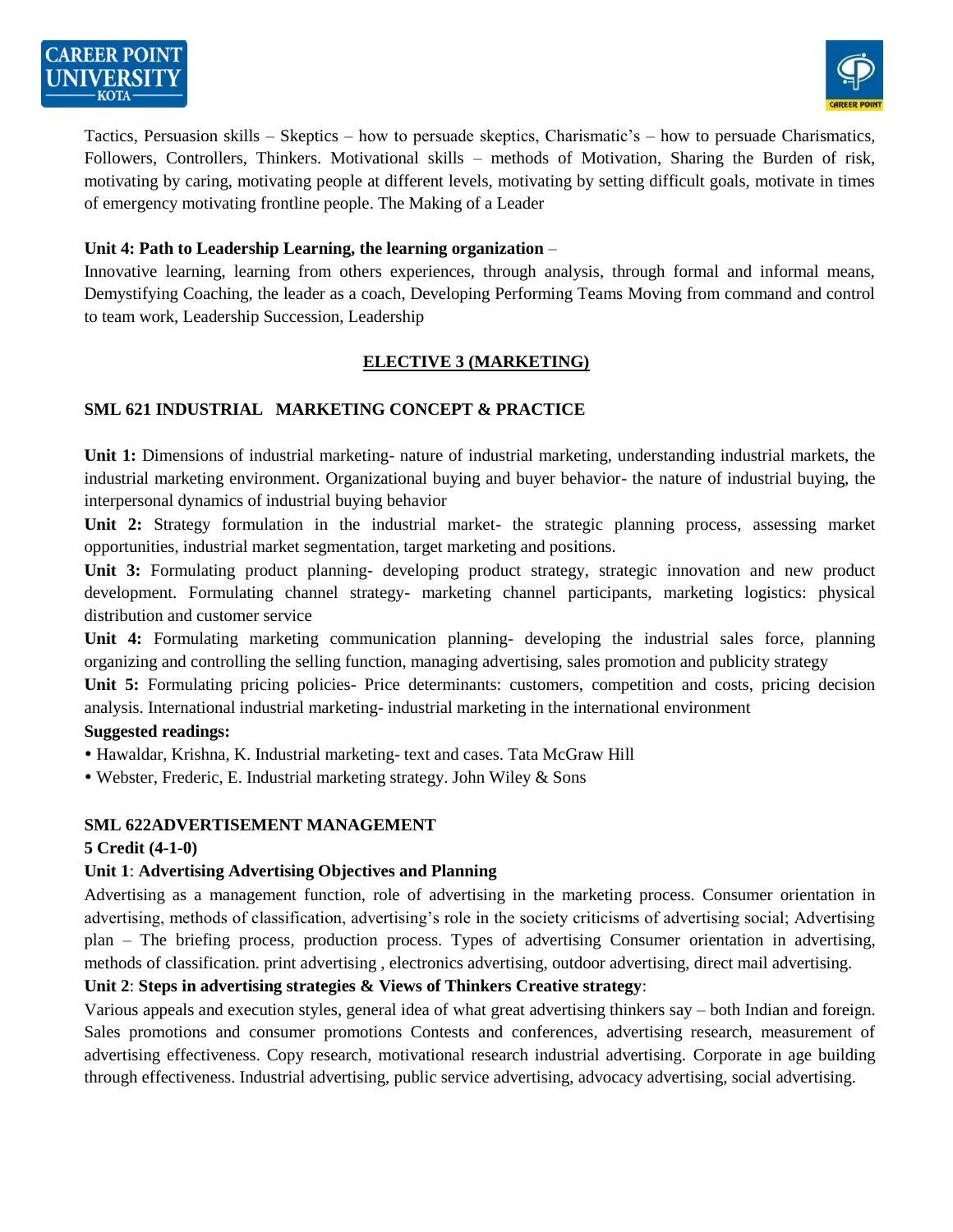

**Unit 3**: **Other issues in Advertising & Law & Practices Comparative Advertisement** – Corporate Advertisement– web Advertising – Organization Of advertising function – The Advertising Agency – Types of Advertising Agencies – Agency Compensation advertising law and practices. Self regulation advertising. Ethical issues in advertising. Client agency relationship, consumer behavior model and application

#### **Unit 4: Brand Management Brands and Their significance**–

Role of brands – Branding strategies – Brand equity – brand Loyalty – brand awareness – perceived quality – brand associations – branding and marketing communications – International branding considerations – brand management during Recessions – Corporate Image and brand management.

#### **Unit 5: Media Management**

Media Planning , mass media promotion, media strategy, types of media, inter-media comparison, media characteristics, media resource in India, media planning models, planning media mix, planning and executing the advertising campaign.

#### **Suggested Reading:**

- Advertising Zeigler ET. AL., Mc Graw Hill Publications
- Advertising principles problems and cases Dirksen Kroeger and Nicossia, D.B. Taraporewala & sons, Mumbai
- Advertising Management Text and cases A Borden and Marshall, , D.B. Taraporewala & sons, Mumbai
- Advertising Welbacher, William, Mac Millan Publishing Company, New York
- Advertising Jefking, Mac Millan, New Delhi
- Advertising Management Aaker, David A. and John G. Myers, Prentice hall of India Pvt. Ltd., New Delhi
- Advertising, mass communication in adv. Little Field James E. and C.A. Kirkpatrick, Vikas, Feffer and Simons Pvt. Ltd. , Mumbai
- Ogivy on advertising Ogilvy, David, Pan books, London
- Advertising management Oguinn
- Advertising Management U.C.Mathur
- Foundations of Advertising Chunawallah Sethia
- Advertising Mahendra Mohan